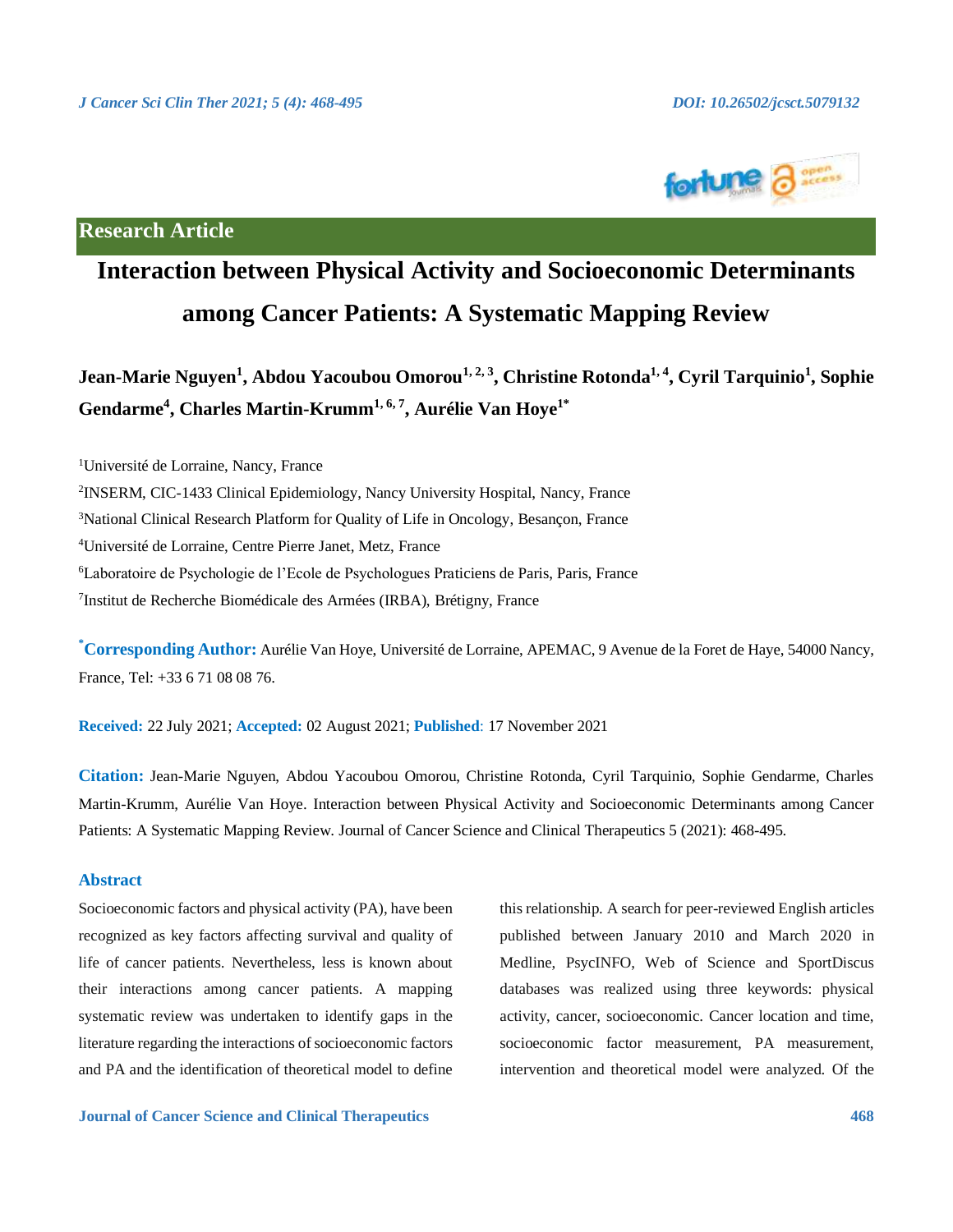5163 articles found, 90 were included (86 observational studies and 4 interventions). While many studies evaluate socioeconomic factors and PA, authors often do not consider their interactions, but test them separately. Socioeconomic factors identified in the studies ranged among 12 categories (age, sex, ethnicity, education, income, occupation, residence, green space exposure, marital status, household, social support, Health insurance). A high diversity of measurements within each category led to a huge variation in the definition of socioeconomic factors and refrained comparison between studies. Similar conclusions could be drawn with regard to the diversity of PA measurements. Only few studies mobilized theoretical models, without considering the interactions between socioeconomic factors and PA. The definition of socioeconomic factors as well as theoretical modeling of how socioeconomic factors interact with PA among cancer patients needs to be clarified.

**Keywords:** Physical activity; Cancer; Socioeconomic determinant; Mapping systematic review

**Abbreviation:** PA- physical activity; SES- socioeconomic status

# **1. Introduction**

Every year, 18.1 million new cases of cancer are diagnosed worldwide, and 9.6 million people die of cancer [1]. The most frequently diagnosed cancer types and leading causes of cancer deaths vary across countries and within each country, depending on the degree of economic development and associated social and lifestyle factors [1]. Physical activity (PA) has been recognized as one of the key lifestyle factors increasing cancer survival and quality of life during cancer [2]. PA has been defined as "any bodily movement that results in energy expenditure" [3]. Considered a non-

**Journal of Cancer Science and Clinical Therapeutics 469**

pharmacological intervention, the benefits of PA before [4], during and after cancer treatment [5, 6] have been largely demonstrated. For example, PA improves the quality of life of the person affected by the cancer and reduces the risk of death or recurrence [7, 8], fatigue [9] and depression [10]. Several literature reviews have shown that PA interventions could be effective for well-being and physical, mental and social health [11].

Moreover, evidence-based recommend-dations have been produced and political agendas have considered PA a conditional part of care for all cancer survivors [12]. Despite this evidence regarding both benefits and interventions, people with cancer have a lower PA level than the general population [13, 14], and numerous studies have shown that their PA level decreases after the cancer diagnosis [15], which questions which individual, interpersonal and community factors could support PA practices among cancer patients. In this regard, the literature has shown that PA practice has been associated with the socioeconomic characteristics of the individual, especially different determinants of PA, such as age, sex, income, education, and socioprofessional category [16]. For example, low income has been negatively correlated with recreational PA [17]. Although socioeconomic factors are considered major determinants of PA [18], their definition, as well as their measurement seems a major issue, when looking at their relationships. Indeed, different concepts, such as socioeconomic status [19], socioeconomic inequalities [20], socioeconomic background [21] as well as plenty of other indicators (e.g., education, income) have been identified as belonging to socioeconomic factors [18]. An umbrella review analysing correlations between socioeconomic status and PA based the selection of socioeconomic factors on previous studies [17, 22], without justifying the choice of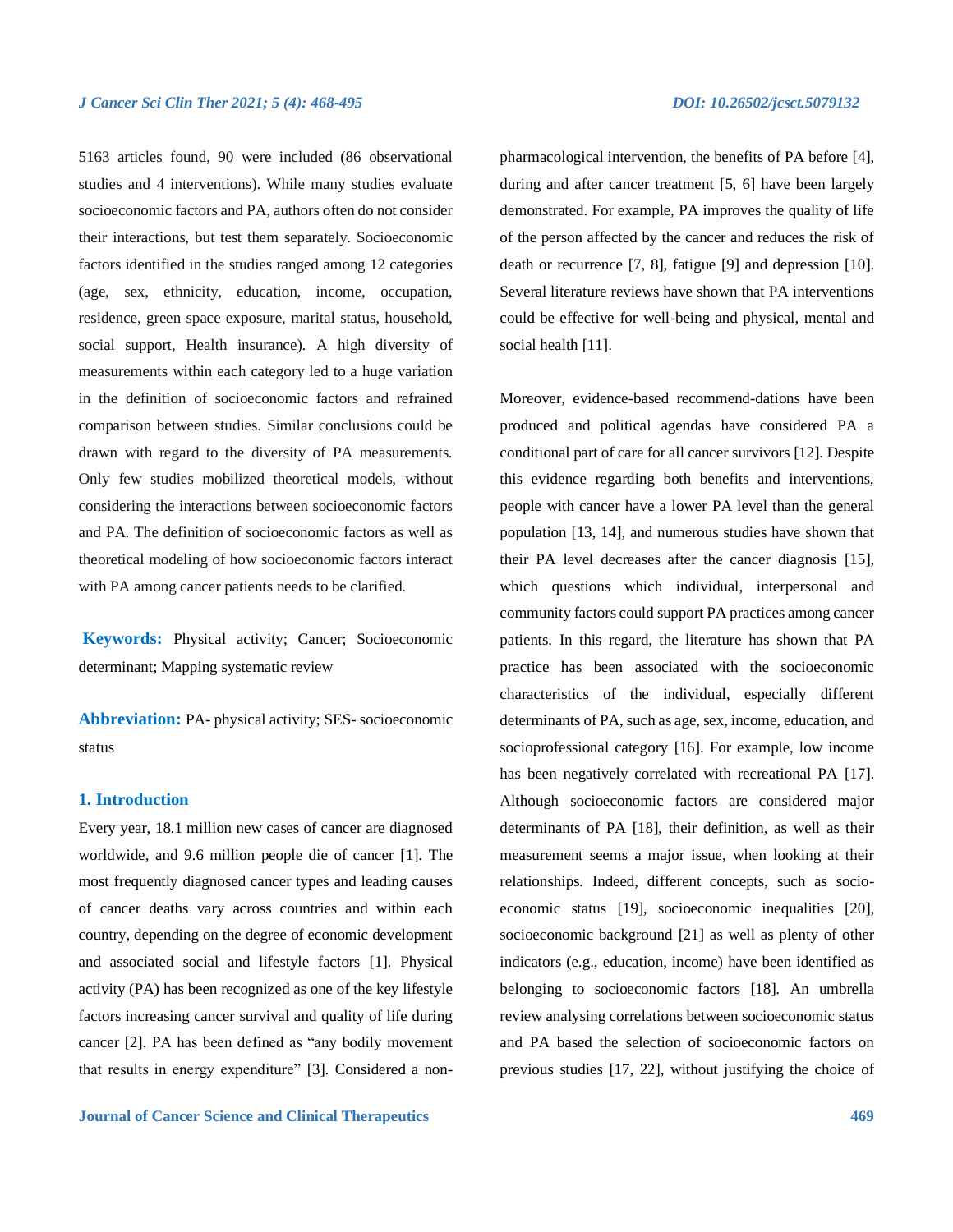these indicators. Moreover, in previous literature reviews, the definition of socioeconomic concepts used was missing or too broad [18]. Nevertheless, a previous review showed similar patterns of association with PA among the different indicators of socioeconomic position (e.g., high education level associated with high PA level) [22], but studies of cancer patients are rare [23].

In addition, previous studies of the general population have underlined the need to deeply understand how socioeconomic factors and PA could interact, as well as which mediators and moderators of the relationships could be identified [18]. Recent research has demonstrated that PA could compensate for low socioeconomic status in terms of poor self-related health and low quality of life [24].

To our knowledge, no recent systematic review has summarized results of studies analysing interactions between socioeconomic factors and PA among cancer patients. Expected results could help in developing a theoretical model of interactions between socioeconomic factors and PA among cancer patients. Indeed, theoretical models have been described as being helpful to enable the understanding of behaviour change, especially PA, and serve as strategies in interventions [25]. To achieve these aims, this literature review aimed to identify the association between socioeconomic factors and PA, from the diagnosis to remission. The review aimed to 1) describe indicators of socioeconomic background for cancer patients, 2) identify the relation between this socioeconomic background and PA level before the cancer diagnosis, during treatment and during remission and 3) identify a theoretical model framing the relation between socioeconomic background and PA.

# **2. Material and Methods**

A systematic mapping review was conducted and reported in accordance with the Preferred Reporting Items for Systematic Reviews and Meta-Analyses (PRISMA) guidelines [26]. Indeed, the objective of a mapping review is to systematically search for and appraise research evidence and the main gaps in the literature [27].

### **2.1 Search strategy**

The following electronic databases were searched from January 2000 to March 2020: Medline (PubMed), PsycINFO, Web of Science and SPORTDiscus. Electronic databases were searched for each possible combination of the following keywords as well as MeSH terms: physical activity, cancer, socioeconomic factor (see supplementary file 1).

### **2.2 Inclusion and exclusion criteria**

Inclusion criteria were 1) English-written peer-reviewed publications, 2) involving all types of adult cancer patients (18 years and older), and 3) including at least one socioeconomic factor as defined by a previous literature review [18] and one PA domain (measured in terms of frequency, duration or intensity [28]. Only original articles were considered; protocols and reviews were excluded. We excluded studies associating socioeconomic factors and cancer, or PA and cancer only.

### **2.3 Screening and data extraction**

All relevant publications were extracted from databases and imported into Covidence software for title and abstract screening by 2 authors (JMN, AVH). Duplicate records were removed before abstract screening. If there was ambiguity regarding eligibility, a third author (AYO) was consulted.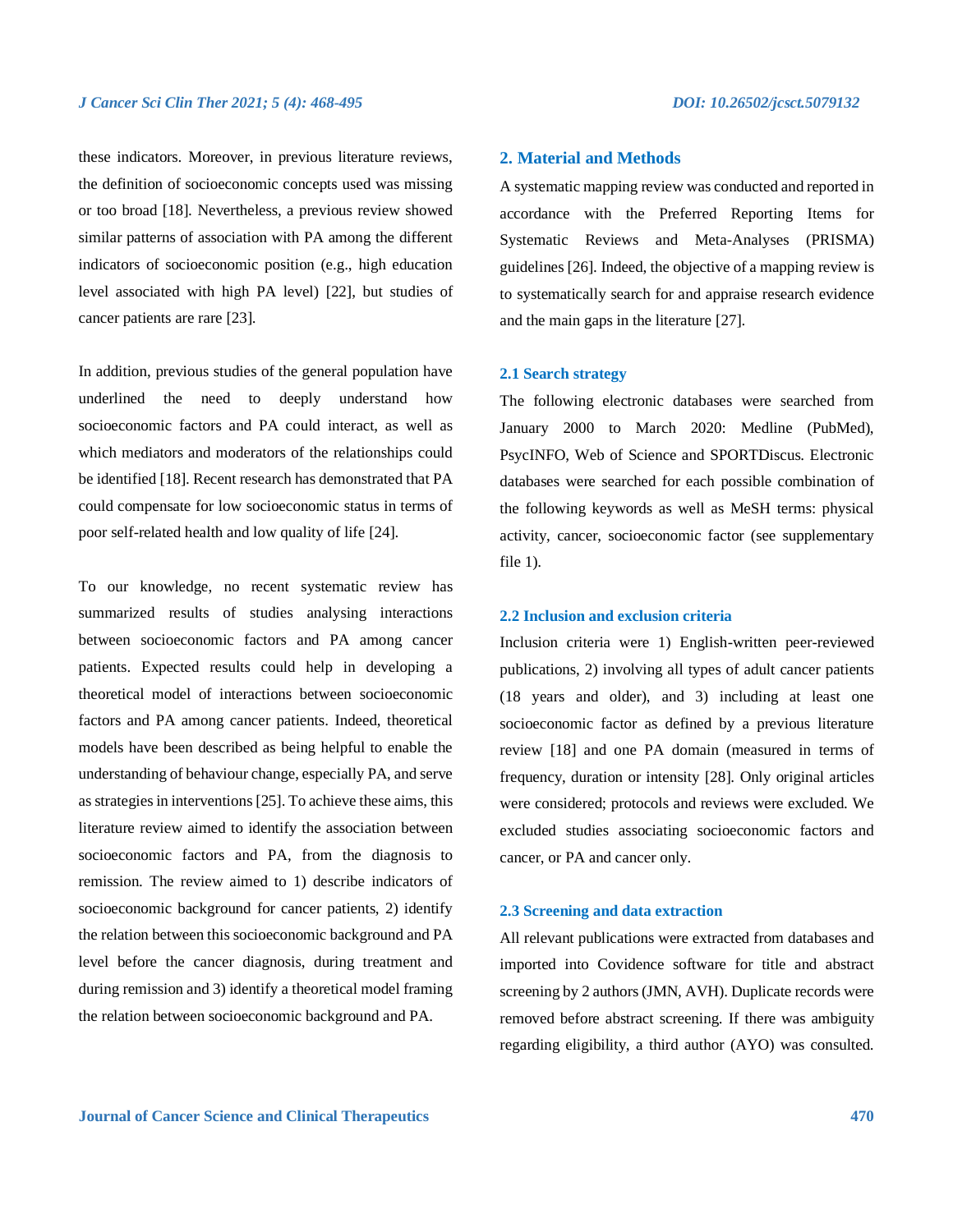Any disagreements were resolved by discussion among authors (JMN, AVH and AYO). Then, full texts were retrieved for the retained articles and analysed by one author (JMN), with a random analysis of half of the included studies by AVH.

# **2.4 Data analysis**

The following information was extracted into data tables from each included study: authors, journal, year of publication, country, objectives, inclusion and exclusion criteria, stage and type of cancer, socioeconomic factors and their measurement, PA outcome and its measurement, sample size and population characteristics, type of study and

method used, type of association between socioeconomic factors and PA, and theoretical model used. In the results section, "sex" was used for sex and gender, and "ethnicity" for race and ethnicity. To analyse the data, a specific section was dedicated to socioeconomic factor measurement, another to PA measurement, and a section on methods used by selected studies.

# **3. Results**

### **3.1 Descriptive analysis**

Overall, 90 of the 5,163 screened articles were included in this literature review (Figure 1).



**Figure 1:** PRISMA diagram.

**Journal of Cancer Science and Clinical Therapeutics 471**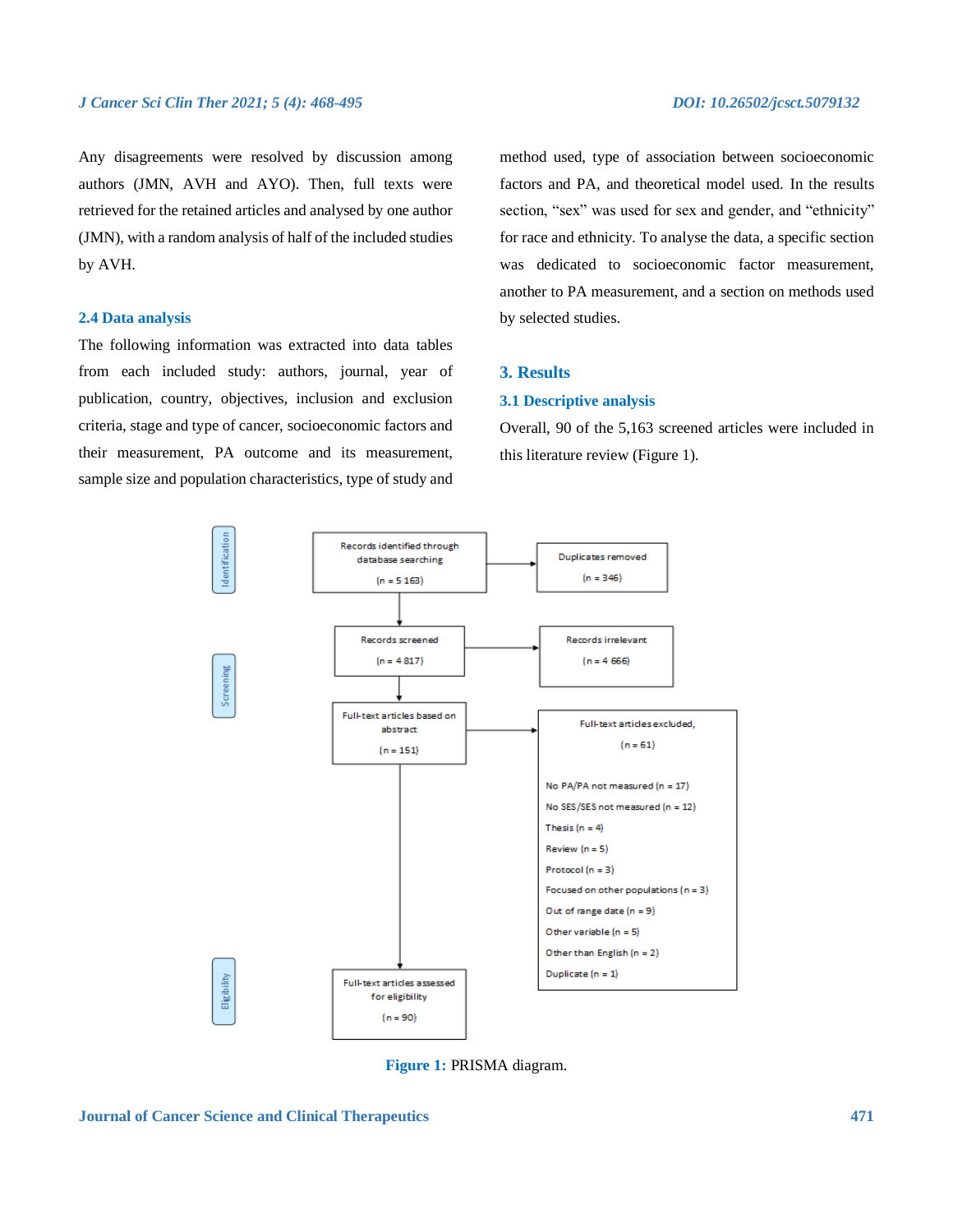A rather constant number of publications per year was found, with an increase in the last year. Indeed, one third of the studies (n=29) were published during 2018-2019 and 22 during 2013-2014. Almost half of the studies were performed in North America (37 in the United States and 7 in Canada). The other continents were less represented, with 18 studies conducted in Europe, 9 in Asia, 6 in Oceania, 5 in South America (all in Brazil) and none in Africa. Four multicountry studies were included [29-32].

The most commonly studied cancer locations were breast (n  $= 48$ ), colorectum (n = 43) and prostate (n = 22). Among the 90 included studies, 45 focused on a single cancer; 16 studies did not mention any cancer location because they principally focused on primary cancer prevention. Forty studies involved before the cancer diagnosis (including primary and secondary prevention), 19 from diagnosis to the end of treatment and 27 cancer survivors. Only one study followed the patients during the cancer [33], 3 investigated both before cancer diagnosis and during remission [34-36] and 2 did not mention when the study took place [37, 38] (see Table 1 for details). We found high diversity with regard to sample size, ranging from 13 to 566 398 participants. Also, participants were 18 to 97 years old.

More than half ( $n = 56$ ) of the studies included both sexes. Single-sex studies reported different cancer locations. For men, 4 studies included prostate cancer patients [39-42], and one targeted male breast cancer [43]. Studies of women investigated breast ( $n = 23$ ), cervical ( $n = 3$ ), colon and rectal  $(n = 1)$ , epithelial ovarian  $(n = 1)$ , and gynecologic  $(n = 1)$ cancers. Two studies focused on mortality rates due to cancer [37, 38]. Study designs were principally cross-sectional ( $n =$ 53), followed by cohort ( $n = 22$ ), case–control ( $n = 8$ ), qualitative  $(n = 2)$  and mixed methods  $(n = 1)$ . Four interventional studies were included: 3 randomized

controlled trials and one quasi-experimental study. The results of the observational studies will be presented, before dedicating a specific section to interventions.

# **3.2 Observational studies**

**3.2.1 PA measurement:** Three studies used objective measures (2 studies combining objective and subjective measures) and 83 studies relied on only subjective measurement. The most frequently subjective PA assessment tools used were the International Physical Activity Questionnaire (n=14), the Godin Leisure-Time Exercise Questionnaire [41, 44-47], the Past Year Total Physical Activity Questionnaire [48], the Determinants of Physical Activity Questionnaire [49], the Patient-Centered Assessment and Counseling for Exercise questionnaire [50], and the Leisure-Time Physical Activity questionnaire [49, 51]. Other studies used single-item measures or non-validated scales. Objective measurements used were the GT1M [52, 53] and GT3X actigraph accelerometers [54]. In addition to the diversity of measurement tools and the frequent use of single-item measurement, the recall period ranged from 1 week to up to 3 years before cancer diagnosis. Also, the context of PA measured (global PA vs specific context such as transport, leisure or occupational) and the calculation ranged from "meeting PA guidelines or not" to time spend in minutes per week, which led to high heterogeneity of PA measurement.

### **3.3 Socioeconomic status variables**

The analysis of socioeconomic status variables revealed a large diversity of variables measured, including a broad range of indicators. In total, 71 studies collected multiple socioeconomic variables analysed by PA level, but 16 studies focused on a single socioeconomic variable analysed by PA level (4 focusing on residence, 3 ethnicity, 3 income,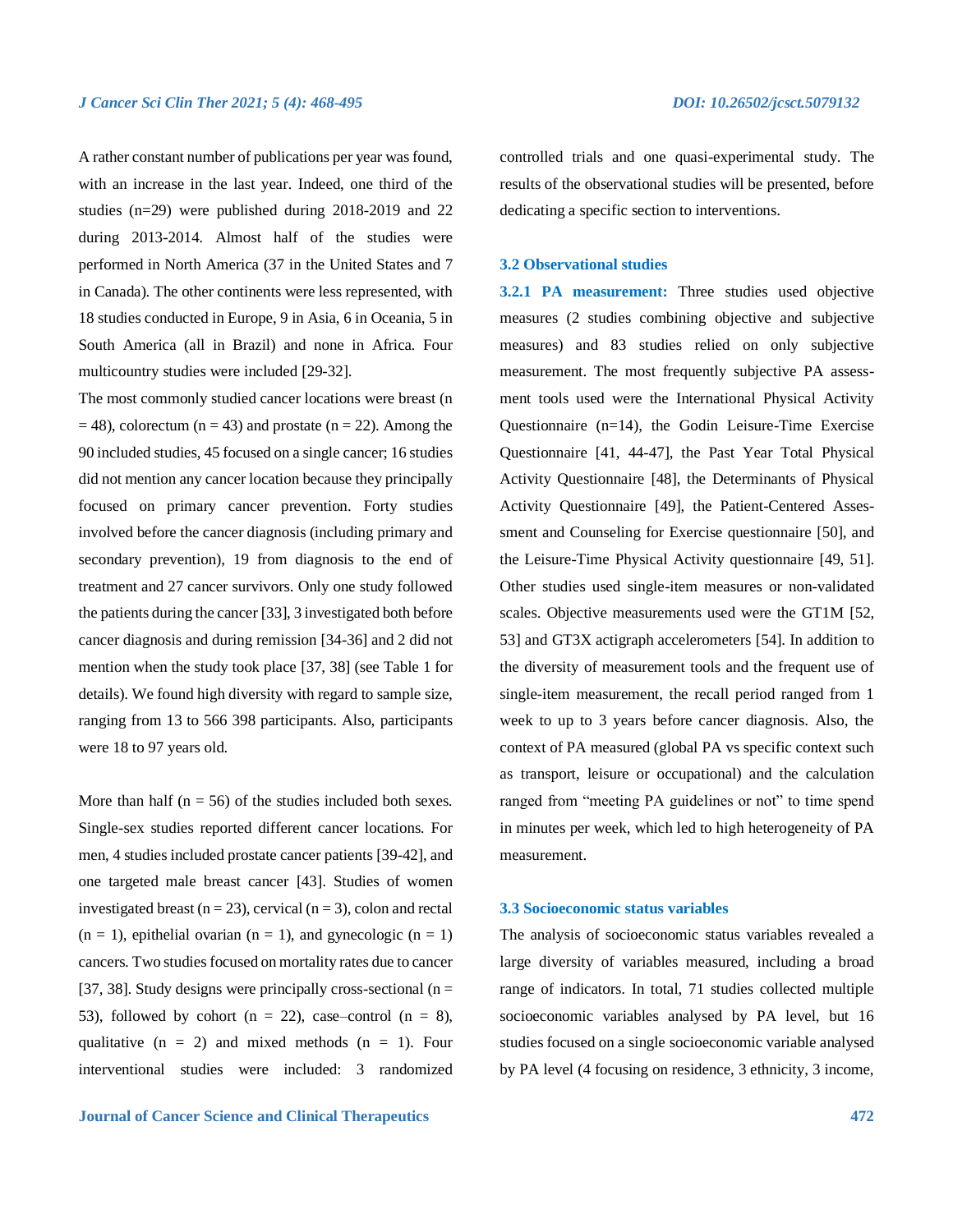3 education, 2 green space exposure, and 1 occupation). To facilitate the analysis, variables were gathered into the following categories: education, income, occupation, residence, marital status and household, social support, exposure to green areas, lifestyle and Health insurance (see Table 2). The association between the factors in these categories and PA was analysed in terms of time of cancer, type of cancer and pattern tested.

**3.3.1 Age:** All studies collected age by asking for the date of birth or an age category. The authors of the publications classified age as a demographic, sociodemographic, medical or gynaecologic variable. Only 17 studies analysed the relation between age and PA for a broad range of cancer types. Seven focused on before cancer diagnosis, 5 during treatment, and 5 after cancer treatment. Nine articles demonstrated that older adults (age 65 years and older) frequently had lower PA level, be inactive or be less active than younger people [29, 43, 55-61].

**3.3.2 Sex:** Mentioned as "sex" or "gender", all studies collected this variable. Although sex can be considered a biological variable and gender a cultural variable, many studies did not differentiate between the two. This variable was solely used as a control variable or analysed according to other socioeconomic variables, not with PA, which disallowed any conclusions on their interactions.

**3.3.3 Ethnicity:** Ethnicity was mentioned as "ethnicity" or "race" (with only one study distinguishing between "race" and "ethnicity") [51]. The definition of ethnicity in the different publications was rare and depended on authors' decisions in terms of classification, which led to studies defining groups such as "white and non-white" [43, 47, 61, 62], "multiracial reason" [46] or "others" [63, 64]. In most studies focusing on ethnicity, a large sample in the native population was compared with ethnic minority groups. For example, African-American ethnicity members (31.8%) were compared with Caucasian [65], and Danish ( $n = 152$ ) 356) with non-Danish samples ( $n = 9927$ ) [66]. Twenty-one studies collected data on PA level and ethnicity, but only 8 considered interactions between ethnicity and PA.

Four studies considered that white participants had a more active lifestyle than black or African-American participants [56, 67-69], but one study demonstrated no significant difference between ethnicities before cervical cancer diagnosis [70]. White cancer survivors were more active than non-white survivors in a Canadian study [47]. Non-Hispanic cancer patients were more engaged in routine PA than were Hispanic patients, specifically during and after treatment [50]. A comparison between Lebanese and American-Lebanese participants for predictors of breast cancer risk showed that the Lebanese-American group exercised more than the Lebanese group [31].

**3.3.4 Education:** Education was collected in 63 studies, but only 23 examined the relation between education and PA, for a broad range of cancer types. Nine focused on before cancer diagnosis, 3 during treatment, 10 after treatment, and 1 during and after cancer treatment. This variable was the single observed socioeconomic variable in 3 articles [32, 53, 71], 2 demonstrating that people with higher education frequently have a higher chance of meeting PA guidelines [71, 72]. Among the 23 studies analysing PA and socioeconomic status, 15 demonstrated that individuals with high education tended to have a high level of PA or meet PA guidelines, whatever the time of cancer. One study examining factors associated with breast cancer among women before diagnosis showed the reverse association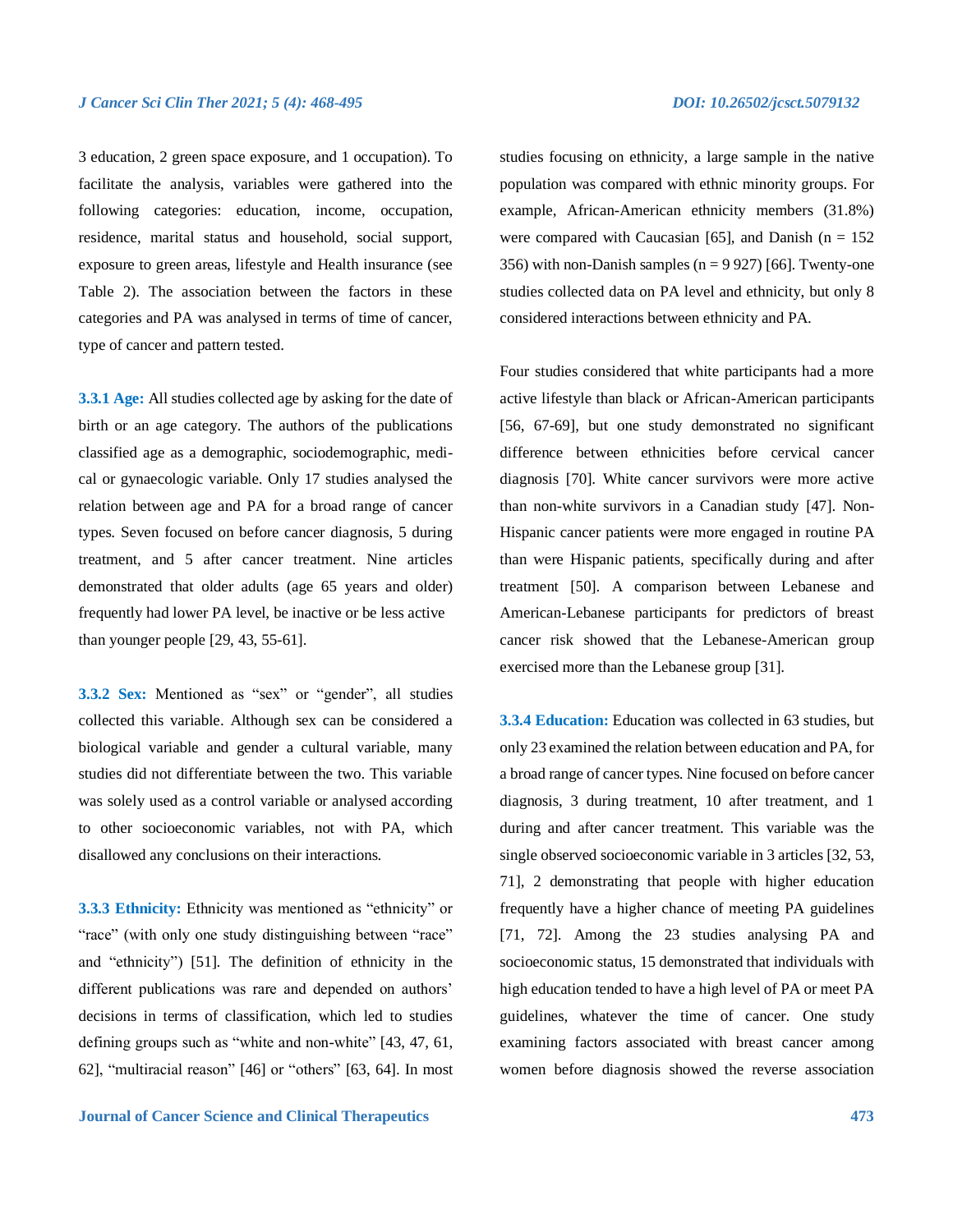[30], with high education linked to low PA level. Two studies showed no association between education and PA level among cancer survivors [73, 74].

**3.3.5 Income:** Income was collected in 44 studies, 14 examining the relation between income and PA, for a broad range of cancer types. Seven studies focused on before cancer diagnosis, 1 during treatment, 5 after cancer, and 1 before diagnosis and after cancer treatment. Three studies specifically focused on the cancer time [75-77]. A study examining change in health promotion behaviour among low-income cancer patients with diverse cancer types after diagnosis showed that they engaged in walking and were interested in learning more behaviours [77]. The second study demonstrated that cancer death rate was predicted by the mean income from the US county where patients resided and that this relation was strongly mediated by physical inactivity, accounting for 12% of the percentage mediated in a multivariable model [76]. The third article demonstrated that income did not affect PA level among Brazilian breast cancer patients during treatment [75]. Of the studies analysing income and PA, including other socioeconomic indicators, 8 demonstrated that individuals with high income tended to have a high level of PA or met PA guidelines, whatever the time of cancer (4 before, 1 during, 2 after and 1 before and after treatment) [36, 46, 48, 53, 70, 78-80].

**3.3.6 Occupation:** Occupation was collected in 41 studies, 14 examining the relation between occupation and PA, for a broad range of cancer types (4 focusing on before cancer diagnosis, 2 during treatment, 7 after cancer treatment, and 1 before cancer diagnosis and after treatment). Seven articles demonstrated that employed people tended to have a high level of PA or met PA guidelines, whatever the time of cancer [41, 44, 48, 53, 73, 81]. Regarding comple-mentary results, an international study of women with breast cancer showed that women who were unemployed had a high global physical inactivity level [30].

Moreover, mother's employment played a role in women's physical inactivity, whereas father's employment seemed not related to physical inactivity [30]. A second study focusing on variations in PA level between before and after cancer diagnosis showed a significant decrease after diagnosis. This change was detected especially among professionally inactive patients for vigorous PA, with no changes in moderate PA or walking [35]. A third study showed that the odds of being unemployed due to health were appro-ximately 2.5-fold greater for inactive skin cancer survivors (i.e., who did not practice any leisure time aerobic activity lasting at least 10 min per week) [82].

**3.3.7 Residence:** Residence variables were collected in 32 studies, but only 8 (4 before cancer diagnosis and 4 after cancer treatment) examined the relation between residence and PA, for a broad range of cancer types [29, 30, 37, 38, 42, 52, 55, 83]. Four studies solely analysed this variable [29, 37, 38, 83]. A study comparing adherence to cancer prevention guidelines in 18 African countries showed that adherence to PA guidelines ranged from < 3% in Mauritius to 81% in Zambia for women and from < 5% in Mauritius to 84% in Zambia for men [29]. A second study compared the variation in cancer screening participation by geograp-hic area in Australia, showing insufficient exercise more likely for people living in inner regional areas and outer regional areas than in major cities [83]. Another study showed an increase in colorectal cancer mortality due to PA in Brazil (+0.66%), with a decrease observed in the rest of the world (-0.84%) between 1990 and 2015 [37]. Similar results were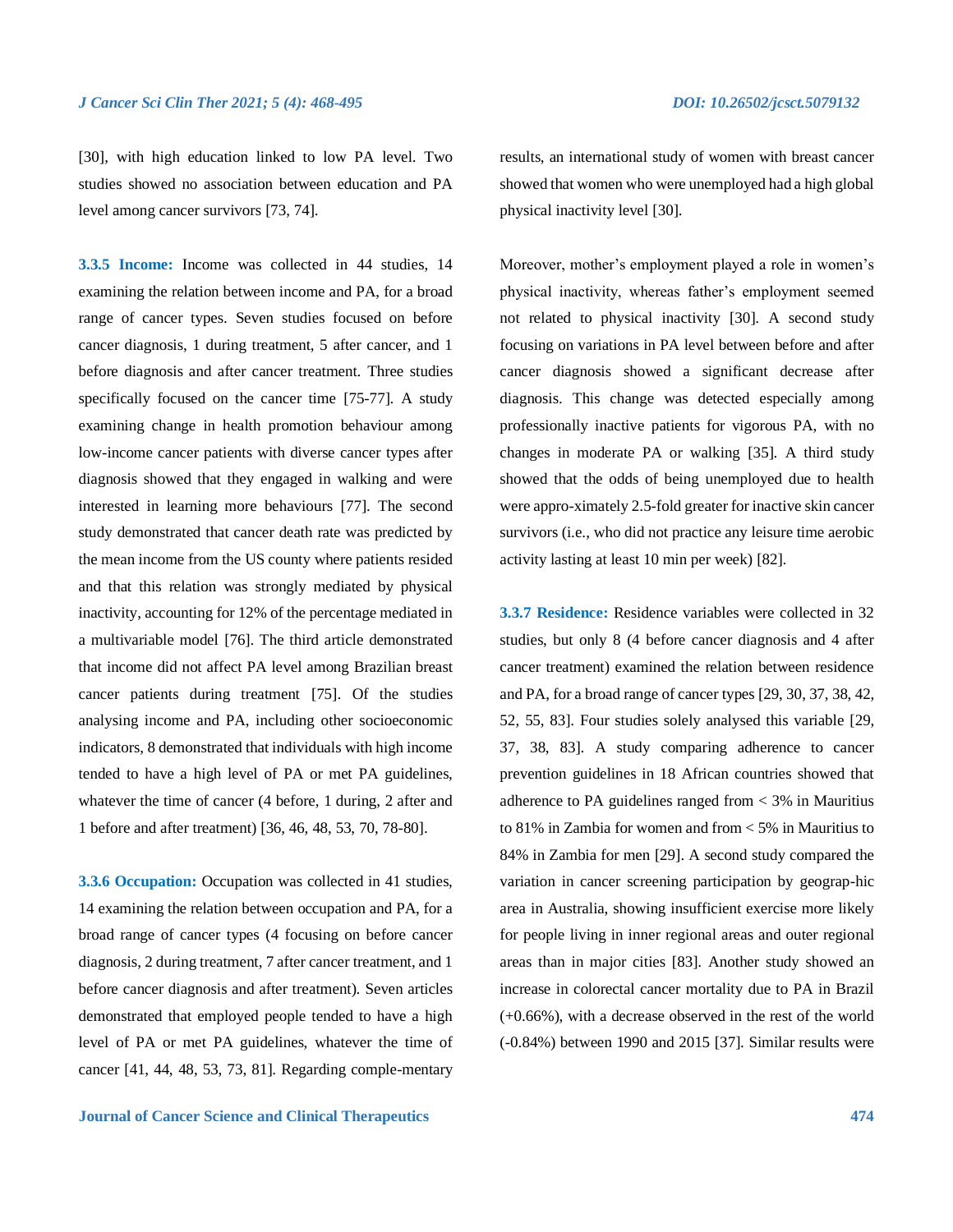found for women with breast cancer (+0.77% in Brazil and - 2.84% worldwide; [38].

**3.3.8 Green space exposure:** Green space exposure was collected in 2 studies, as a single studied variable, among populations before cancer diagnosis [60, 84]. A study of the association between green space and skin cancer showed that time spent outdoors and time spent in moderate to vigorous PA was higher among people living than not living in greener areas. As compared with people with 0% to 20% green space, for those with >80% green space, the adjusted odds of skin cancer were 9% higher, with only 1.6% of the association mediated by moderate to vigorous PA [84]. A second study showed an association between the presence of urban green areas and reduced risk of breast cancer but did not observe any mediation by PA level [60].

**3.3.9 Marital status:** Marital status was collected in 41 studies, only 8 studies examining the relation between marital status and PA, for a broad range of cancer types. All studies demonstrated that marital status did not affect PA level, whatever the time of cancer [40, 44, 63, 64, 70, 80, 85, 86].

**3.3.10 Household:** Only 6 studies collected indicators related to household [74, 81, 87-91], but no study analysed the association of these variables and PA because they were principally considered control variables.

**3.3.11 Social support:** Six studies collected indicators related to social support, but only 3 [42, 79, 86] examined the relation between social support and PA, for a broad range of cancer types. These articles demonstrated that having good social support is related to high level of PA or meeting

PA guidelines, specifically during treatment [42, 79] and after treatment [86].

**3.3.12 Health insurance:** In total, 13 studies collected indicators related to insurance, but only one study analysed the association of insurance and PA level and showed a positive relation between access to health care and PA [67].

## **3.4 Theoretical model**

Among the observational studies, only 5 reported using a theoretical model. Models cited were the social determinants of health theoretical framework [67], the social cognitive theory-based theory [59, 92, 93], the theory of planned behaviour [45, 59, 94], the population intervention model [95], and the cause of death ensemble model [38].

### **3.5 Interventions**

Among the 90 included studies, 4 were interventional studies, taking place before diagnosis [94] as well as during [93, 96] and after treatment [92] (See Table 3). Three interventions took place in North America, and one in Europe. Two targeted breast cancers (only women) [92, 94], one prostate cancer [93] and the last a broad range of cancer types [96]. Three were randomized controlled trials [92-94] and one was a quasi-experimental trial [96]. The duration of follow-up varied, the shortest intervention lasting 12 weeks [92] and the longest over 1 year [94]. A single theoretical model was used: the social cognitive theory-based model [92].

Intervention strategies were diverse, including a specific training with an average of 200 min of supervised and unsupervised PA per week [94]; encouragement by use of a pedometer provided to count steps and encouragement to walk for at least 30 min per day, completed by a dietary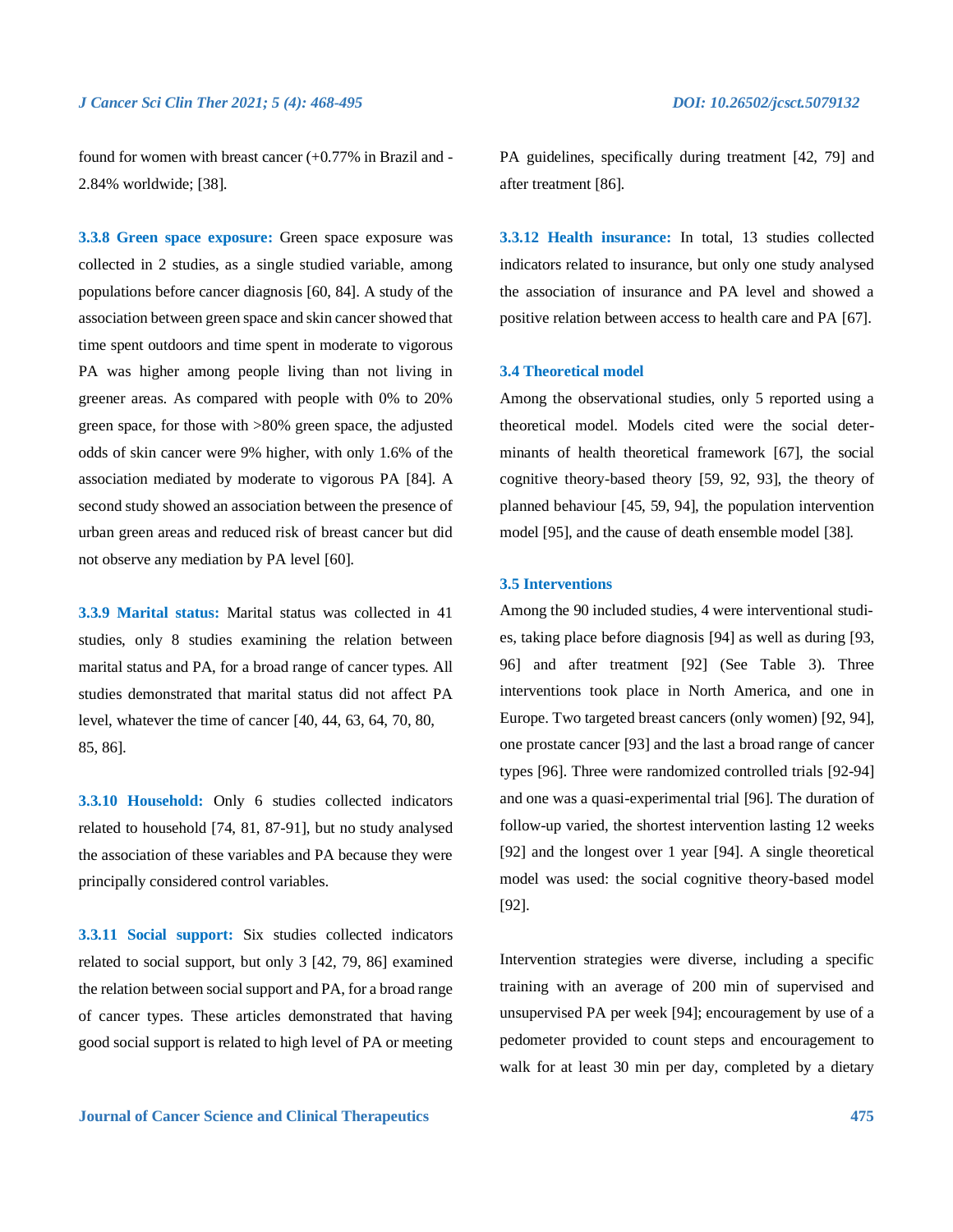journal [93]; an email intervention using social cognitive theory targeting PA [92]; and a free community-based exercise program including taking part in 30 weeks of individualized aerobic and resistance training with other participants. Among the 4 interventions, 2 considered PA practice as main outcomes [92, 94], and the 2 others focused on cancer-related fatigue or quality of life [96], BMI and body composition [93].

Results of the exercise intervention showed that 8% of the variance for supervised exercise was explained by cancer location and older age. For unsupervised exercise, 21% of the variance was explained by cancer location, a family history of breast cancer and increased vitality. Residence and age played an important role in PA practice among breast cancer patients [94]. Results of an email intervention showed

a post-intervention difference in PA between the experimental and control group for self-reported moderate and vigorous PA among breast cancer patients. This study did not analyse the association of a socioeconomic variable with PA to explore the effect of variables, and the authors mentioned in the limitations section the focus on a single ethnicity and type of cancer [92]. For the dietary and PA intervention, 64% of patients provided a log sheet of daily step counts or time spent walking, but precise results on PA increase or decrease were not presented nor analysed by any socioeconomic variable [93]. In a community exercise intervention, PA was considered only as a predictor of cancer-related fatigue or quality of life, with no effect on either outcome [96]. The relation between socioeconomic status and PA was not tested in this intervention.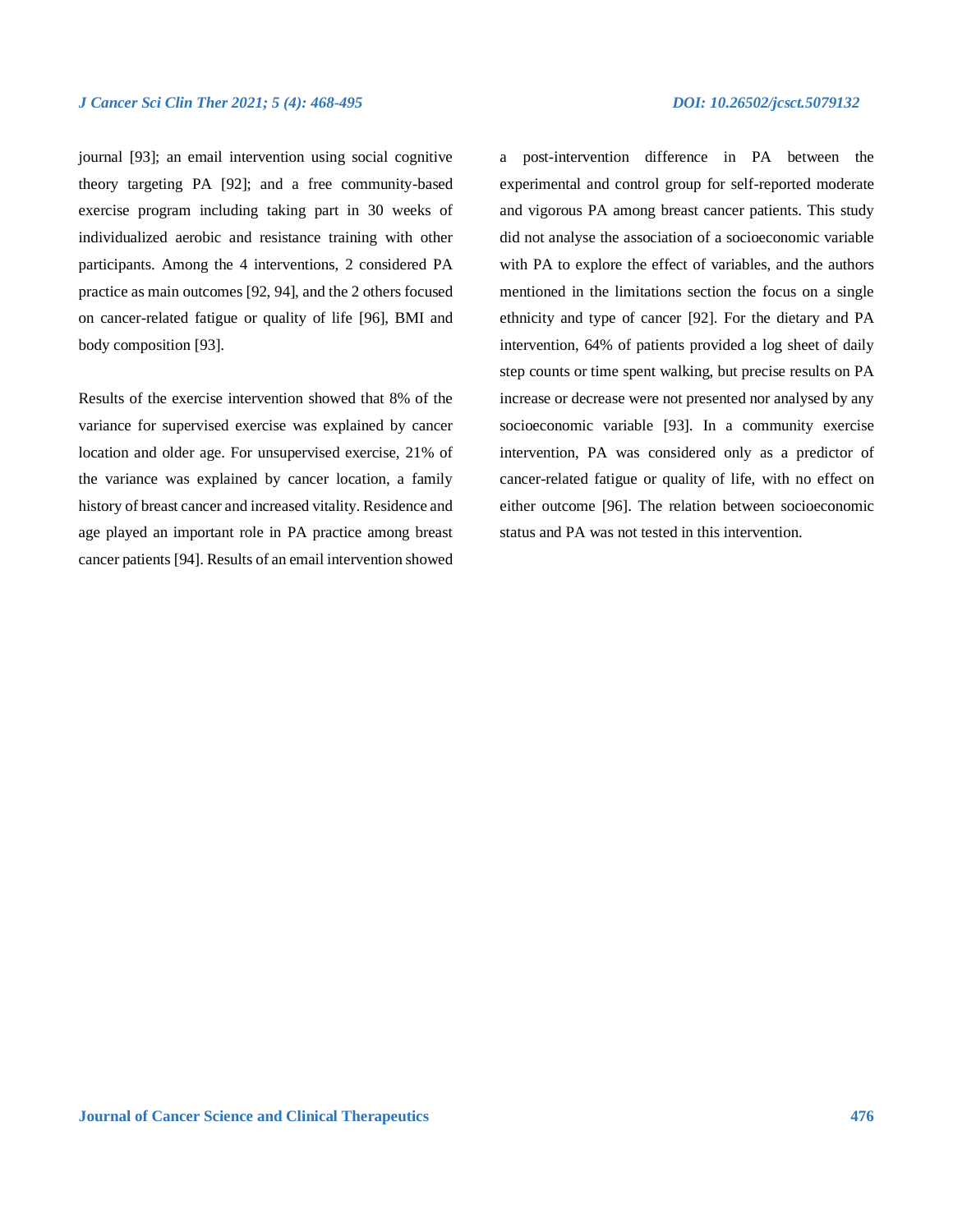| Author, Date,           |                                                      | Type of cancer                                                           | <b>Study</b>          |                                                                                                                              | <b>PA</b>  |                          |
|-------------------------|------------------------------------------------------|--------------------------------------------------------------------------|-----------------------|------------------------------------------------------------------------------------------------------------------------------|------------|--------------------------|
| <b>Reference</b>        | Country                                              | Time of treatment                                                        | design                | <b>Measured SES</b>                                                                                                          |            | <b>Theoretical model</b> |
| Aarts et al. 2013       | The                                                  | Breast, colon, lung, prostate                                            | Prospective           | Education                                                                                                                    |            |                          |
| $[71]$                  | Netherlands                                          | After                                                                    | Cohort                |                                                                                                                              | Subjective | No                       |
| Adams et<br>-al.        | Australia                                            | Not studied                                                              | Cross-                | Sex, education, before-tax household<br>income, occupation, country of birth, area                                           | Subjective | N <sub>o</sub>           |
| 2013 [55]               |                                                      | <b>Before</b>                                                            | sectional             | of residence (metropolitan or regional)                                                                                      |            |                          |
| Advani et<br>-al.       | <b>USA</b>                                           | Not studied                                                              | Cross-                | Income (financial strain), ethnic group                                                                                      | Subjective | No                       |
| 2014 [98]               |                                                      | After                                                                    | sectional             |                                                                                                                              |            |                          |
| Ahmed et<br>-al.        | Saudi Arabia                                         | Breast, colorectal, leukemia, lymphomia, others                          | Cross-                | Age, sex, university degree, marital                                                                                         | Subjective | N <sub>o</sub>           |
| 2018 [86]               |                                                      | During                                                                   | sectional             | status, family support, employment status                                                                                    |            |                          |
| Akinyemiju<br>et        | African<br>18                                        | Breast, cervical, colorectal, liver, prostate                            | Cross-<br>sectional   | Countries                                                                                                                    | Subjective | N <sub>o</sub>           |
| al. 2014 [29]           | countries                                            | Before                                                                   |                       |                                                                                                                              |            |                          |
| Akinyemiju<br>et        | <b>USA</b>                                           | Breast, colorectal, prostate                                             | Prospective<br>cohort | Race                                                                                                                         | Subjective | N <sub>o</sub>           |
| al. 2018 [56]           |                                                      | <b>Before</b>                                                            |                       |                                                                                                                              |            |                          |
| Akinyemiju et           | China,<br>India,<br>Mexico, Russia<br>& South Africa | <b>Breast</b>                                                            | Cross-<br>sectional   | Countries, individual and parental SES<br>(education, employment status), lifecour-<br>se SES (education, employment status) | Subjective | N <sub>o</sub>           |
| al. 2017 [30]           |                                                      | Before                                                                   |                       |                                                                                                                              |            |                          |
| Akinyemiju<br>et        |                                                      | Breast, colon, prostate, others                                          | Prospective           |                                                                                                                              |            | No                       |
| al. 2017 [68]           | <b>USA</b>                                           | Before                                                                   | cohort                | Race, sex, region                                                                                                            | Subjective |                          |
| $\&$<br>Alazzeh<br>2018 | Saudi Arabia                                         | Colorectal                                                               | Case-                 | Employment, family income, educational                                                                                       |            | N <sub>o</sub>           |
| Azzeh,<br>$[87]$        |                                                      | During                                                                   | control               | level, family size                                                                                                           | Subjective |                          |
| AlSaeed<br>&            |                                                      | Brain, breast, colon, gastric, leukemia, liver, lymphoma,                | Cross                 |                                                                                                                              |            |                          |
| Tunio, 2017 [99]        | Saudi Arabia                                         | kidney, ovary, prostate, sarcoma, testicular, thyroid, uterine<br>Before | sectional             | Marital status, employment                                                                                                   | Subjective | N <sub>0</sub>           |
| al.<br>Amuta et         |                                                      | Not studied                                                              | Cross-                | Age, income ranges, level of education,                                                                                      |            |                          |
| 2018 [78]               | <b>USA</b>                                           | Before                                                                   | sectional             | marital status, race, sex                                                                                                    | Subjective | No                       |
|                         | <b>USA</b>                                           | All cancer                                                               | Cohort                | Low-income, ethnic population                                                                                                | Subjective | No                       |

# **Journal of Cancer Science and Clinical Therapeutics 477**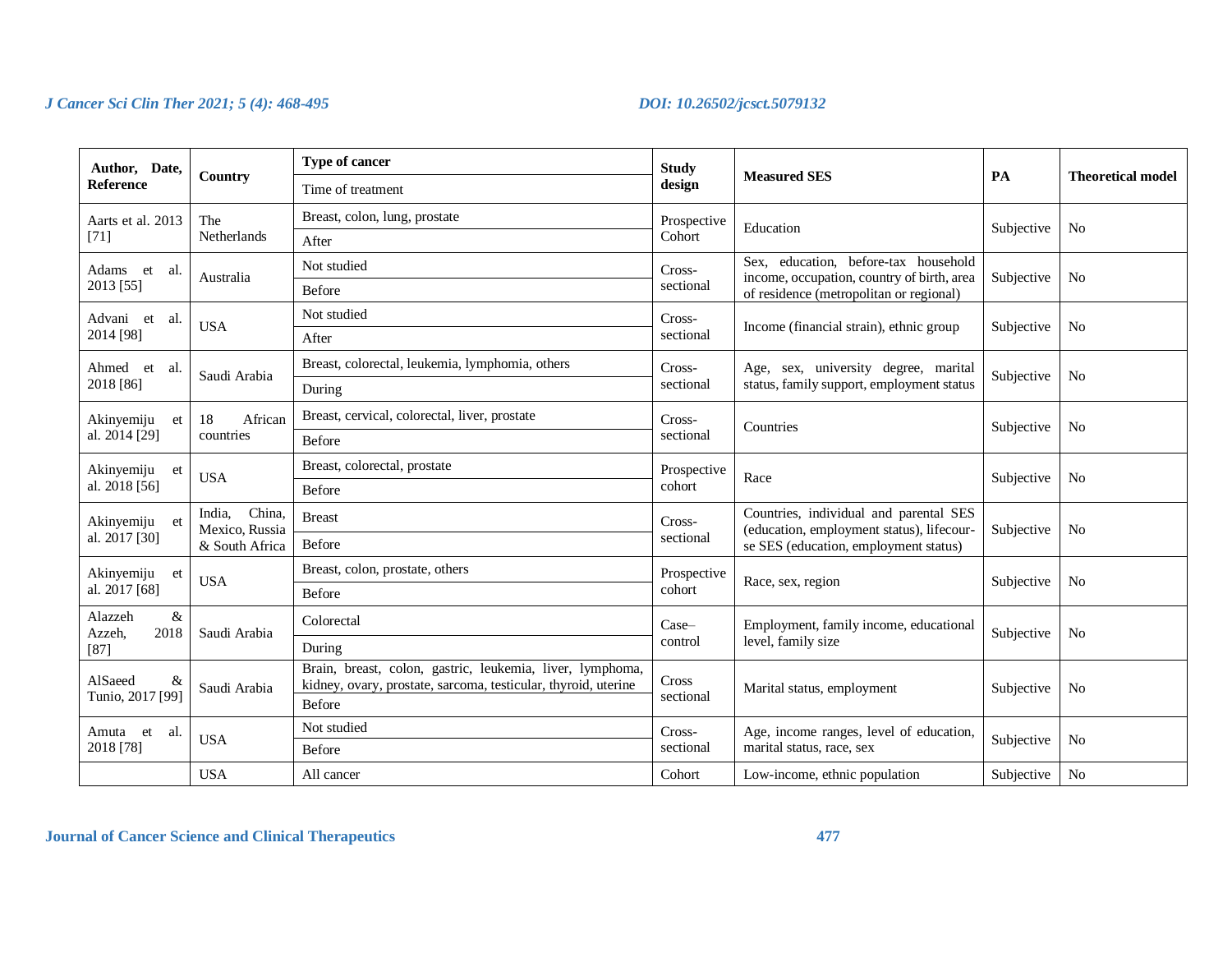| Andersen et al.<br>2016 [100] |                   | Before                                                                      |                     |                                                                                                                  |            |                                             |
|-------------------------------|-------------------|-----------------------------------------------------------------------------|---------------------|------------------------------------------------------------------------------------------------------------------|------------|---------------------------------------------|
| Anderson et al.               |                   | Epithelial Ovarian Cancer (EOC)                                             | Observatio          | Individual,<br>social (perceived social<br>support) and societal factors (low family                             |            |                                             |
| 2019 [79]                     | <b>USA</b>        | During                                                                      | nal                 | income, low educational attainment and<br>perceived discrimination)                                              | Subjective | N <sub>0</sub>                              |
| Andrykowski,                  | <b>USA</b>        | Male Breast cancer                                                          | Case-               | Age, sex, race and ethnicity, education,<br>martial status, annual household income,                             | Subjective | N <sub>0</sub>                              |
| 2012 [43]                     |                   | After                                                                       | control             | employment status                                                                                                |            |                                             |
| Aparicio-Ting et              |                   | Not studied                                                                 | Cross-              | Age, sex, annual household income,<br>educational attainment, martial status,                                    |            |                                             |
| al. 2012 [48]                 | Canada            | Before                                                                      | sectional           | employment status, social support, urban<br>or rural residence                                                   | Subjective | N <sub>o</sub>                              |
| Aparicio-Ting et              | Canada            | Not studied                                                                 | Cross-              | Age, sex, annual household income,<br>educational attainment,<br>employment                                      | Subjective | N <sub>0</sub>                              |
| al, 2014 [49]                 |                   | Before                                                                      | sectional           | status, marital status                                                                                           |            |                                             |
| Asare et al. 2019             | <b>USA</b>        | Breast, genitourinary, gynecologic, head, hematologic, lung,<br>neck, other | Cross-<br>sectional | Race/ethnicity and social determinants of                                                                        |            | Social<br>determina-<br>nts of health (SDH) |
| $[67]$                        |                   | After                                                                       |                     | health (SDH; i.e. economic stability,<br>education, access to health care)                                       | Subjective | theoretical<br>framework                    |
| Astell-Burt et al.            | Australia         | Skin (melanoma and non-melanoma)                                            | Cross-<br>sectional | Green space exposure                                                                                             | Subjective | N <sub>0</sub>                              |
| 2014 [84]                     |                   | <b>Before</b>                                                               |                     |                                                                                                                  |            |                                             |
| Azevêdo et al.                | <b>Brazil</b>     | Gastric                                                                     | Transversal         | Sex, age, origin of residence, income,                                                                           | Subjective | N <sub>0</sub>                              |
| 2015 [101]                    |                   | During                                                                      |                     | education, occupation                                                                                            |            |                                             |
| Badr et al. 2018              | <b>USA</b><br>and | <b>Breast</b>                                                               | Cross-              | marital<br>education.<br>status.<br>Age,<br>employment, perceived economic status,                               |            | N <sub>0</sub>                              |
| $[31]$                        | Lebanon           | <b>Before</b>                                                               | sectional           | religion                                                                                                         | Subjective |                                             |
| Batty et al. 2011             | UK                | Prostate                                                                    |                     | Civil service employment grade, marital                                                                          | Subjective |                                             |
| $[39]$                        |                   | During                                                                      | Prospective         | status                                                                                                           |            | N <sub>o</sub>                              |
| Berry et al. 2014             | Australia         | Breast, gastrointestinal, prostate, skin, testicular                        | Cross-<br>sectional | Education, social environment,<br>work<br>status, family structure, income, first<br>language other than English | Subjective | N <sub>o</sub>                              |
| $[74]$                        |                   | After                                                                       |                     | Socio-Economic Indexes for Areas<br>(SEIFA) score used                                                           |            |                                             |
|                               | Norway            | Lymphoma                                                                    |                     |                                                                                                                  | Subjective | N <sub>o</sub>                              |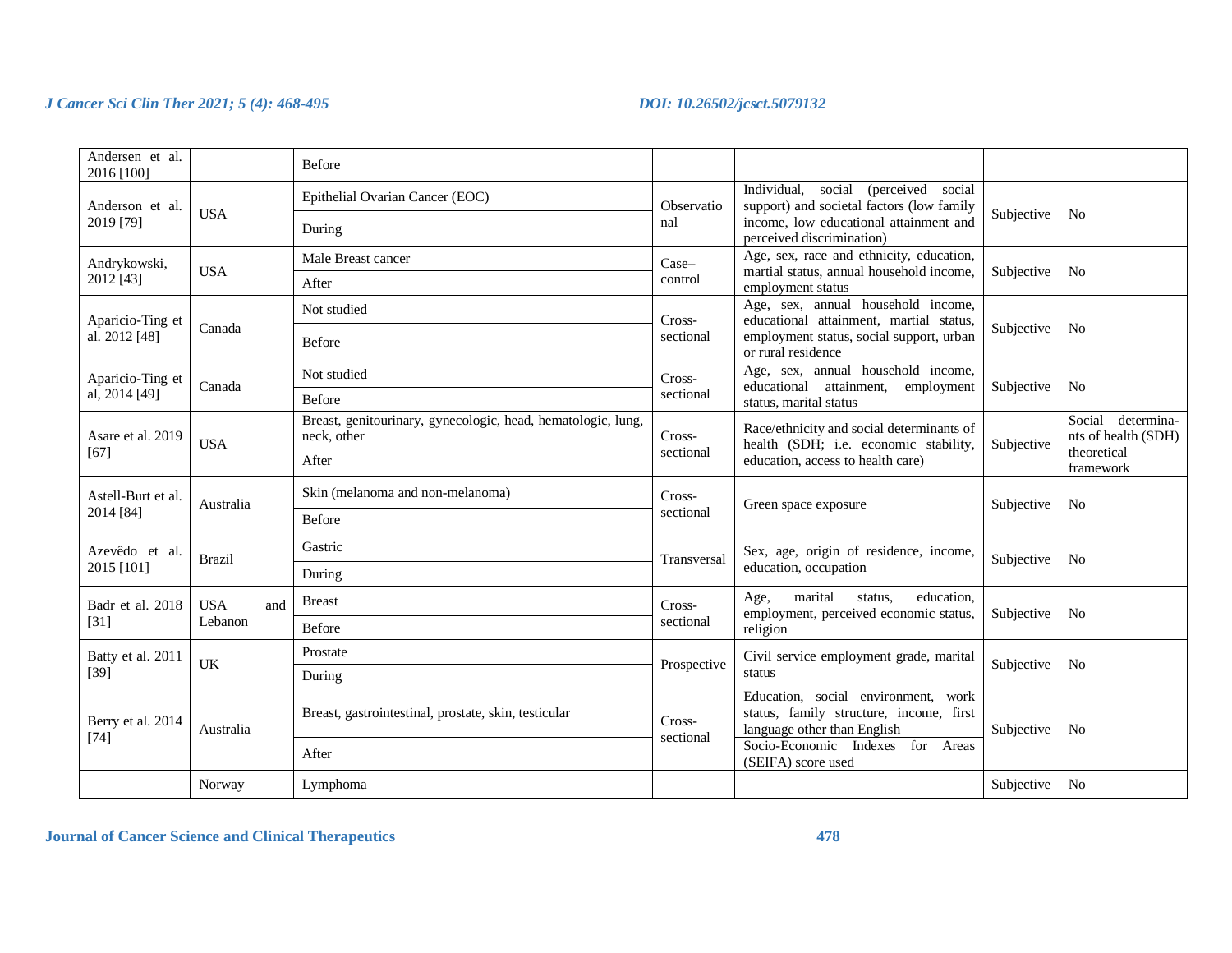| Bersvendsen et<br>al. 2019 [57] |                | After                                                                                                           | Cross-<br>Household income, education, paired<br>relationship (married or cohabitant)<br>sectional |                                                         |            |                                                                                    |
|---------------------------------|----------------|-----------------------------------------------------------------------------------------------------------------|----------------------------------------------------------------------------------------------------|---------------------------------------------------------|------------|------------------------------------------------------------------------------------|
| Bifulco et<br>- al.             |                | Gynecologic                                                                                                     | Cohort                                                                                             |                                                         |            | N <sub>o</sub>                                                                     |
| 2013 [102]                      | Italy          | During                                                                                                          |                                                                                                    | Education, employment                                   | Subjective |                                                                                    |
| Bock et al. 2013                | Germany        | <b>Breast</b>                                                                                                   | Cohort                                                                                             | Citizenship, employment, marital status,                | Subjective | N <sub>o</sub>                                                                     |
| $[33]$                          |                | All time                                                                                                        |                                                                                                    | educational level                                       |            |                                                                                    |
| Chatterjee et al.               | <b>USA</b>     | Colorectal                                                                                                      | Cross-                                                                                             | Age, sex, race/ethnicity, health insurance,             | Subjective | N <sub>o</sub>                                                                     |
| 2015 [103]                      |                | Before                                                                                                          | sectional                                                                                          | education, employment, income                           |            |                                                                                    |
| Chipperfield et                 |                | Prostate                                                                                                        | Cross-                                                                                             | Employment status,<br>marital<br>status,                |            |                                                                                    |
| al. 2013 [40]                   | Australia      | During                                                                                                          | sectional                                                                                          | education, treatment centre (urban or<br>rural)         | Subjective | N <sub>0</sub>                                                                     |
| Chouhdari et al.                | Iran           | Colorectal                                                                                                      | Cross-                                                                                             | Age, sex, educational level, job, income,               | Subjective | N <sub>0</sub>                                                                     |
| 2019 [104]                      |                | Before                                                                                                          | sectional                                                                                          | health insurance, employment status                     |            |                                                                                    |
| Cirera et al. 2019              | 10<br>European | Pancreatic                                                                                                      | Cohort                                                                                             | Education,                                              | Subjective | N <sub>o</sub>                                                                     |
| $[32]$                          | countries      | After                                                                                                           |                                                                                                    | Relative index of inequality (RII) used                 |            |                                                                                    |
| Dianatinasab et                 | Iran           | <b>Breast</b>                                                                                                   | Cross-                                                                                             | Age, education, income, marital status,                 | Subjective | N <sub>o</sub>                                                                     |
| al. 2018 [88]                   |                | During                                                                                                          | sectional                                                                                          | number of children, place of residency                  |            |                                                                                    |
| Diorio et<br>al.<br>2018 [50]   | <b>USA</b>     | Acute Lymphocytic Leukemia (ALL), Acute Myeloid<br>Leukemia (AML), Brain tumor, Lymphoma, Solid tumor,<br>Other | Cross-<br>sectional                                                                                | Age, sex, ethnicity, type of insurance,<br>education    | Subjective | Transtheoretical<br>Model for dietary<br>fat, fruit and vege-<br>table intakes and |
|                                 |                | During and after                                                                                                |                                                                                                    |                                                         |            | physical<br>activity<br>only measured                                              |
| Doubeni et al.                  | <b>USA</b>     | Colorectal                                                                                                      | Cross-                                                                                             | Education, employment status, ethnicity,                | Subjective | N <sub>o</sub>                                                                     |
| 2012 [89]                       |                | Before                                                                                                          | sectional                                                                                          | jobs, households, marital status                        |            |                                                                                    |
| Ekenga et<br>-al.               | <b>USA</b>     | <b>Breast</b>                                                                                                   | Prospective                                                                                        | Employment status                                       | Subjective | N <sub>o</sub>                                                                     |
| 2015 [105]                      |                | Before                                                                                                          |                                                                                                    |                                                         |            |                                                                                    |
| Fassier et<br>-al.              |                | Breast, colon-rectum, prostate, skin, other                                                                     | Prospective                                                                                        | Sex, age, living area, employment status,               |            |                                                                                    |
| 2017 [34]                       | France         | Before and after                                                                                                | cohort                                                                                             | monthly income per household unit,<br>educational level | Subjective | No                                                                                 |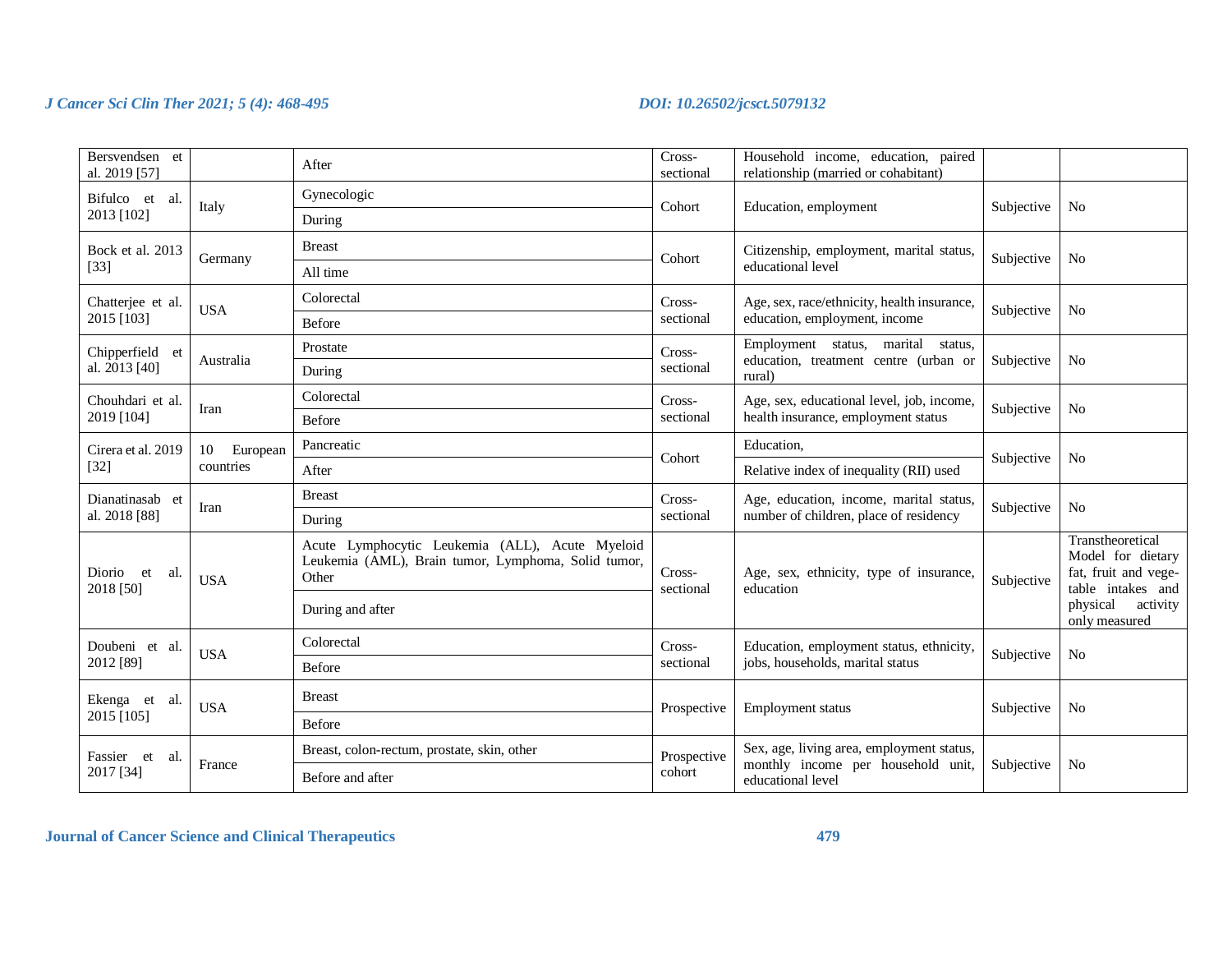| Fassier et al.<br>2016 [35]      | France     | Breast, colon-rectum, prostate, skin, other<br>Before and after                                                                                                    | Prospective<br>cohort                 | Sex, age, living area, employment status,<br>monthly income per household unit,<br>educational level                                                   | Subjective | N <sub>o</sub>                                                                                         |
|----------------------------------|------------|--------------------------------------------------------------------------------------------------------------------------------------------------------------------|---------------------------------------|--------------------------------------------------------------------------------------------------------------------------------------------------------|------------|--------------------------------------------------------------------------------------------------------|
| Friis et al. 2018<br>[66]        | Denmark    | Bladder, brain, breast, colorectal, gynaecological, kidney,<br>leukaemia, lung, lymphoma, oral, prostate, skin melanoma,<br>testicular, thyroid, other<br>After    | Cross-<br>sectional                   | Social inequality, sex, age,<br>ethnic<br>background,<br>cohabitation<br>Subjective<br>status,<br>education                                            |            | N <sub>0</sub>                                                                                         |
| Goodwin et al.<br>2020 [83]      | Australia  | Bowel, breast, cervical, prostate, skin<br>Before                                                                                                                  | Cross-<br>sectional                   | Residential location, SES                                                                                                                              | Subjective | N <sub>o</sub>                                                                                         |
| Gunes-Bayir et<br>al. 2015 [106] | Turkey     | Breast, colon, endometrial, gall bladder, head, liver, lung,<br>neck, ovarian, pancreas, prostate, rectum, soft tissue-bone,<br>stomach, urinary bladder<br>During | Cross-<br>sectional                   | Age, sex, marital status, education,<br>occupation, living situation (villages,<br>Subjective<br>town city, metropolitan), sex, marital<br>status      |            | N <sub>o</sub>                                                                                         |
| Hair et al. 2014<br>$[69]$       | Australia  | <b>Breast</b><br>After                                                                                                                                             | Cohort<br>study                       | Race                                                                                                                                                   | Subjective | N <sub>o</sub>                                                                                         |
| Hang et al. 2015<br>$[107]$      | China      | Colorectal<br>During                                                                                                                                               | Retrospecti<br>ve<br>case-<br>control | Sex, age, educational level                                                                                                                            | Subjective | N <sub>0</sub>                                                                                         |
| Harrington et al.<br>2013 [41]   | <b>USA</b> | Prostate<br>During                                                                                                                                                 | Cross-<br>sectional                   | Education, partner status, employment,<br>distance of residence from medical center                                                                    | Subjective | N <sub>o</sub>                                                                                         |
| Hastert et al.<br>2016 [108]     | <b>USA</b> | Not mentionned<br>Before                                                                                                                                           | Prospective<br>cohort                 | Area-level SES used                                                                                                                                    | Subjective | N <sub>o</sub>                                                                                         |
| Howard et al.<br>2019 [90]       | <b>USA</b> | Not mentionned (cancer mortality)                                                                                                                                  | Cross-<br>sectional                   | Education level, marital status, household<br>size, income, poverty income ratio (ratio<br>of family income to poverty threshold),<br>health insurance | Subjective | N <sub>0</sub>                                                                                         |
| Hughes et al.                    | Australia  | Prostate                                                                                                                                                           | Cohort                                | Education, residence, employment status,                                                                                                               | Subjective | N <sub>o</sub>                                                                                         |
| 2019 [42]                        |            | After                                                                                                                                                              |                                       | marital status, support group participation                                                                                                            |            |                                                                                                        |
| Hvidtfeldt et al.<br>2013 [72]   | Denmark    | <b>Breast</b><br>Before                                                                                                                                            | Cohort                                | Education                                                                                                                                              | Subjective | Model describing<br>the effect of SEP on<br>breast cancer thro-<br>ugh alcohol consu-<br>mption and PA |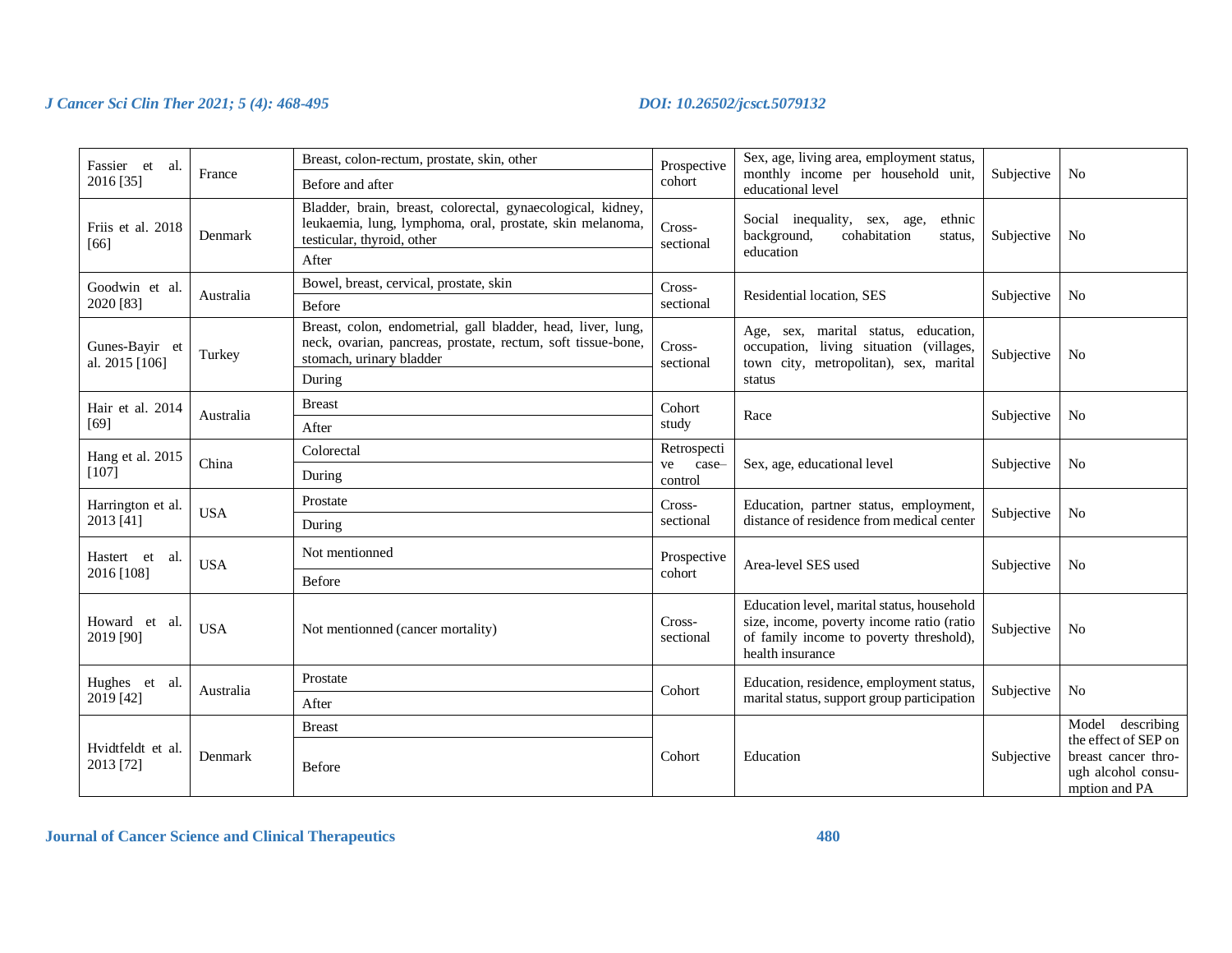| Inumaru et al.                     | <b>Brazil</b> | <b>Breast</b>                                                                                                           | Case-            | Capita income, education level, area of                                             | Subjective        | N <sub>0</sub>                 |
|------------------------------------|---------------|-------------------------------------------------------------------------------------------------------------------------|------------------|-------------------------------------------------------------------------------------|-------------------|--------------------------------|
| 2012 [109]                         |               | During                                                                                                                  | control          | residence                                                                           |                   |                                |
| Ishii et al. 2013                  |               | Colon                                                                                                                   | Cross-           | Sex, age, education level, employment                                               | Subjective        |                                |
| $[52]$                             | Japan         | Before                                                                                                                  | sectional        | status, marital status, living conditions,<br>household income level                | and<br>Objective  | No                             |
| Ishii et al. 2011                  | Japan         | Colon                                                                                                                   | Cross-           | Sex, age, education level, employment<br>status, marital status, living conditions, | Subjective<br>and | N <sub>o</sub>                 |
| $[53]$                             |               | Before                                                                                                                  | sectional        | household income level                                                              | Objective         |                                |
| Johannsen et al.                   | Denmark       | <b>Breast</b>                                                                                                           | Prospective      | Marital<br>status, education,<br>personal<br>income, occupational status, household | Subjective        | N <sub>0</sub>                 |
| 2015 [110]                         |               | After                                                                                                                   |                  | net-wealth                                                                          |                   |                                |
| Kaul et al. 2017                   | <b>USA</b>    | Breast, cervix, colon or rectum, leukemia, lymphoma or<br>blood, melanoma, ovary, prostate, testicular, thyroid, uterus | Cross-           | Sex, age at survey, race and ethnicity,                                             | Subjective        | N <sub>0</sub>                 |
| $[58]$                             |               | After                                                                                                                   | sectional        | marital status, insurance status                                                    |                   |                                |
| Keegan et al.                      | <b>USA</b>    | <b>Breast</b>                                                                                                           | Case-<br>control | Neighbourhood-level SES                                                             | Subjective        | N <sub>0</sub>                 |
| 2014 [111]                         |               | After                                                                                                                   |                  |                                                                                     |                   |                                |
| Khadanga et al.                    | <b>USA</b>    | <b>Breast</b>                                                                                                           | Cohort           | Education, income, marital status                                                   | Subjective        | N <sub>0</sub>                 |
| 2016 [36]                          |               | Before                                                                                                                  |                  |                                                                                     |                   |                                |
| Kim et al. 2010                    | <b>USA</b>    | Colon. rectal                                                                                                           | Cohort           | Neighbourhood-level<br>SES,<br>income,<br>education, occupational status, age,      | Subjective        | N <sub>0</sub>                 |
| [112]                              |               | Before                                                                                                                  |                  | race/ethnicity, close friends                                                       |                   |                                |
| Kouloulias et al.                  | Greece        | <b>Breast</b>                                                                                                           | Observatio       | Residence, education, income                                                        | Subjective        | N <sub>0</sub>                 |
| 2019 [113]                         |               | Before                                                                                                                  | nal              |                                                                                     |                   |                                |
| Lewis et al. 2014                  | <b>USA</b>    | Colon                                                                                                                   | Cohort           |                                                                                     |                   |                                |
| $[65]$                             |               | During                                                                                                                  |                  | Race, sex                                                                           | Subjective        | N <sub>o</sub>                 |
| Lowe et al. 2012                   |               | Not studied                                                                                                             | Cross-           |                                                                                     |                   | Theory of planned<br>behavior  |
| $[59]$                             | Canada        | During                                                                                                                  | sectional        | Sex, age                                                                            | Subjective        | (Social<br>cognitive<br>model) |
| $\&$<br>Meraviglia<br>Stuifbergen, | <b>USA</b>    | Breast, colon, gallbladder, hematologic, leukemia, lung,<br>myeloma, prostate, uterine                                  | Qualitative      | Income                                                                              | Subjective        | No                             |
| 2011 [77]                          |               | Before and after                                                                                                        |                  |                                                                                     |                   |                                |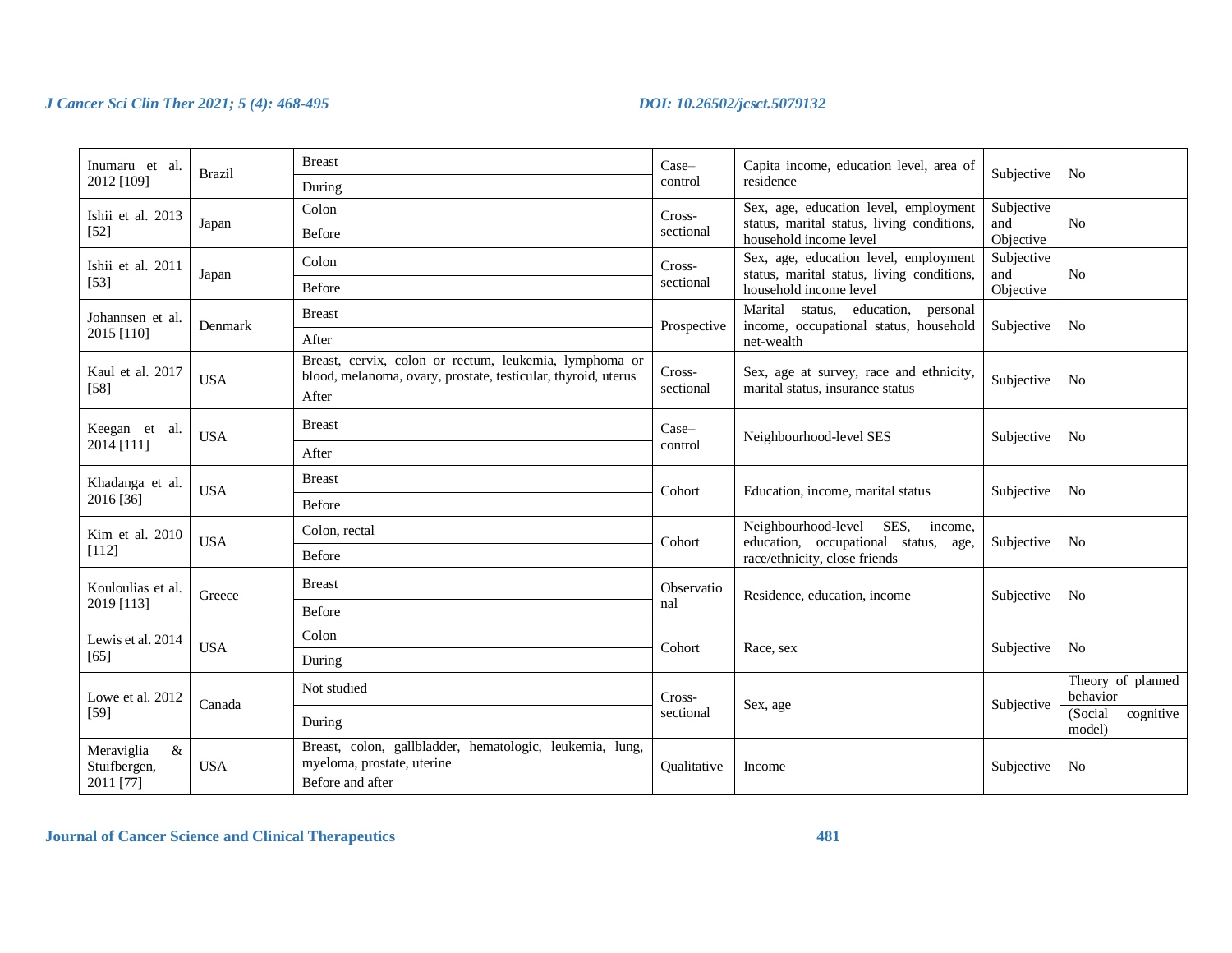| Moskowitz et al.<br><b>USA</b><br>2013 [62] |               | <b>Breast</b>                                                                                                                 | Cross-<br>sectional | Occupation                                                                         | Subjective | N <sub>0</sub>                                   |
|---------------------------------------------|---------------|-------------------------------------------------------------------------------------------------------------------------------|---------------------|------------------------------------------------------------------------------------|------------|--------------------------------------------------|
|                                             |               | After                                                                                                                         |                     |                                                                                    |            |                                                  |
| Moss et al. 2018                            | <b>USA</b>    | Not studied                                                                                                                   | Prospective         | Sex, race/ethnicity,<br>marital<br>status,                                         | Subjective | N <sub>0</sub>                                   |
| $[63]$                                      |               | Before                                                                                                                        | study               | education attainment                                                               |            |                                                  |
| Naik et al. 2016<br>$[47]$                  | Canada        | Breast, gastrointestinal, genitourinary, gynecologic, head,<br>neck, thyroid, hematologic, lung, skin, others, unknown        | Cross-<br>sectional | Education,<br>household<br>income,<br>occupation                                   | Subjective | N <sub>0</sub>                                   |
|                                             |               | After                                                                                                                         |                     |                                                                                    |            |                                                  |
| Noonan et al.                               | <b>USA</b>    | Not studied                                                                                                                   | Cross-              | Age, marital status, race/ethnicity, annual                                        | Subjective | N <sub>0</sub>                                   |
| 2016 [85]                                   |               | Before                                                                                                                        | sectional           | household income                                                                   |            |                                                  |
| O'Callaghan-                                |               | <b>Breast</b>                                                                                                                 | Multicase-          | Urban green areas, agricultural areas,                                             |            |                                                  |
| Gordo et<br>al.<br>2018 [60]                | Spain         | Before                                                                                                                        | control<br>study    | surrounding greenness                                                              | Subjective | N <sub>0</sub>                                   |
| O'Connor et al.                             | <b>USA</b>    | Not studied                                                                                                                   | Cross-              | County-level<br>income<br>(disparity risk)<br>index)                               | Subjective | County<br>Health<br>Rankings<br>conceptual model |
| 2018 [76]                                   |               | Before                                                                                                                        | sectional           |                                                                                    |            |                                                  |
|                                             |               |                                                                                                                               |                     |                                                                                    |            | Models<br>of<br>Mediation                        |
| Owusu et<br>- al.                           | <b>USA</b>    | <b>Breast</b>                                                                                                                 | Oualitative         | Ethnicity                                                                          | Subjective | N <sub>0</sub>                                   |
| 2018 [51]                                   |               | After                                                                                                                         |                     |                                                                                    |            |                                                  |
| Park & Strauss.<br>2019 [61]                | <b>USA</b>    | Breast, gynecological (cervical, ovarian and/or uterine),<br>prostate, skin (melanoma and/or non-melanoma), uterine,<br>other | Cross-<br>sectional | Race/ethnicity, marital status, education<br>level, ratio of family income         | Subjective | N <sub>o</sub>                                   |
|                                             |               | After                                                                                                                         |                     |                                                                                    |            |                                                  |
|                                             |               | <b>Breast</b>                                                                                                                 | Cross-              | Age, place of residence, screening centre,<br>level<br>education,<br>self-declared |            |                                                  |
| Peiró-Pérez et al.<br>2015 [91]             | Spain         | Before                                                                                                                        | sectional           | socioeconomic level (SEL) level, related<br>to family burden                       | Subjective | N <sub>o</sub>                                   |
| Pena et al. 2014                            |               | Breast, malignant and benign breast diseases                                                                                  | $Case-$             |                                                                                    |            |                                                  |
| [75]                                        | <b>Brazil</b> | During                                                                                                                        | control             | Income                                                                             | Subjective | N <sub>0</sub>                                   |
|                                             | Lithuania     | Cervical                                                                                                                      |                     |                                                                                    | Subjective | No                                               |

# **Journal of Cancer Science and Clinical Therapeutics 482**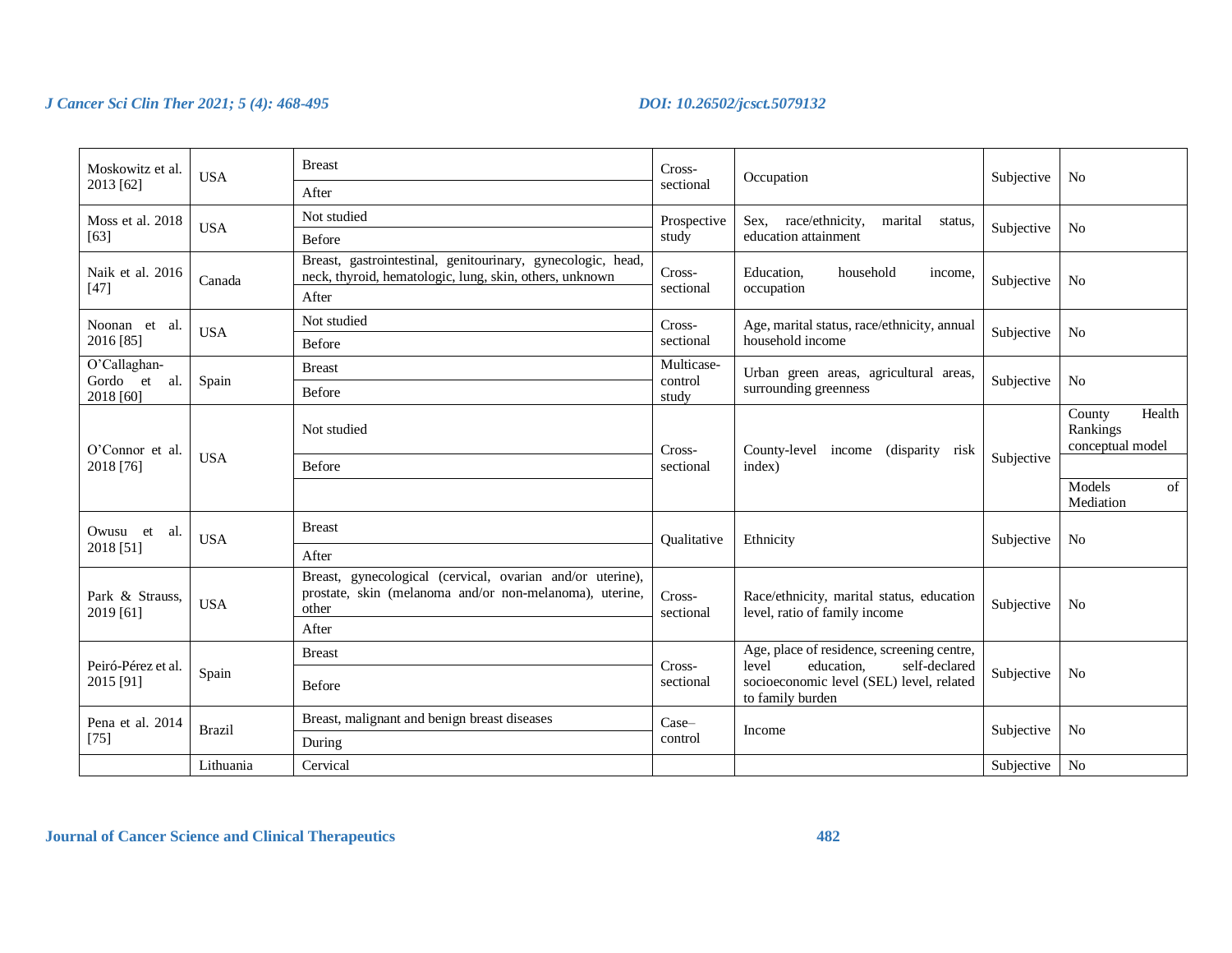| Petkevicienne et<br>al. 2018 [64] |               | <b>Before</b>                            | Cross-<br>sectional                               | marital<br>nationality,<br>Age,<br>status.<br>education, residence                                                                                   |            |                                      |
|-----------------------------------|---------------|------------------------------------------|---------------------------------------------------|------------------------------------------------------------------------------------------------------------------------------------------------------|------------|--------------------------------------|
| Philip et al. 2015                | <b>USA</b>    | Lung                                     | Cross-                                            | race/ethnicity,<br>Sex, age,<br>education,                                                                                                           | Subjective | N <sub>0</sub>                       |
| $[46]$                            |               | After                                    | sectional                                         | income                                                                                                                                               |            |                                      |
| Rawl et al. 2019                  |               | Cervical                                 | Cross                                             | Age, sex, race, ethnicity, education,<br>marital status, income, financial security,                                                                 |            |                                      |
| $[70]$                            | <b>USA</b>    | Before                                   | sectional                                         | home ownership, occupational status,<br>place of birth                                                                                               | Subjective | N <sub>0</sub>                       |
| Santos-Lozano                     | Spain         | <b>Breast</b>                            | Cross-                                            | Sex, age, educational level, employment                                                                                                              | Objective  | N <sub>o</sub>                       |
| et al. 2018 [54]                  |               | After                                    | sectional                                         | situation, care for children                                                                                                                         |            |                                      |
| Schootman et al.                  |               | <b>Breast</b>                            |                                                   | Age group, race, Hispanic origin, income<br>categories.<br>educational<br>attainment,                                                                |            | Population<br>intervention<br>models |
| 2012 [95]                         | <b>USA</b>    | After                                    | Cohort                                            | employment, marital status,<br>home<br>ownership, length at residence in years,<br>income adequacy                                                   | Subjective |                                      |
| Shas et al. 2019<br>[81]          | India         | Esopheageal squamous cell carcinoma risk | Hospital-<br>based<br>$Case-$<br>control<br>study | Education level, occupation, professional<br>work intensity, income, house type, place<br>of residence, ownership of several<br>household appliances | Subjective |                                      |
|                                   |               | Before                                   |                                                   |                                                                                                                                                      |            | N <sub>0</sub>                       |
| Silva et al. 2018                 | <b>Brazil</b> | <b>Breast</b>                            |                                                   |                                                                                                                                                      | Subjective | of<br>Death<br>Cause                 |
| $[38]$                            |               | No specific time                         | Cohort                                            | SES of brazilian states                                                                                                                              |            | Ensemble<br>modelling                |
| Silva et al. 2018                 | <b>Brazil</b> | Colorectal                               | Cohort                                            | Socioeconomic development index of                                                                                                                   | Subjective | N <sub>0</sub>                       |
| $[37]$                            |               | No specific time                         |                                                   | <b>Brazilian</b> states                                                                                                                              |            |                                      |
| Skrzypczak et al.                 | Poland        | <b>Breast</b>                            | Cross-                                            | Education, marital status, place of                                                                                                                  | Subjective |                                      |
| 2012 [114]                        |               | After                                    | sectional                                         | residence                                                                                                                                            |            | N <sub>0</sub>                       |
| Smith et al. 2018                 | <b>USA</b>    | <b>Breast</b>                            | Cross-                                            | Age, education, income, marital status,                                                                                                              |            | N <sub>0</sub>                       |
| [80]                              |               | After                                    | sectional                                         | insurance coverage                                                                                                                                   | Subjective |                                      |
| Sözmen et al.                     |               | Cervical                                 | Cross-                                            | Marital<br>educational<br>status,<br>level,                                                                                                          |            |                                      |
| 2016 [115]                        | Turkey        | Before                                   | sectional                                         | geographical area lived, social security                                                                                                             | Subjective | N <sub>0</sub>                       |
| Stalsberg et al.<br>2019 [73]     | Norway        | <b>Breast</b>                            | Mixed-<br>methods                                 | Social inequality, level of education,<br>household income, work status                                                                              | Subjective | N <sub>0</sub>                       |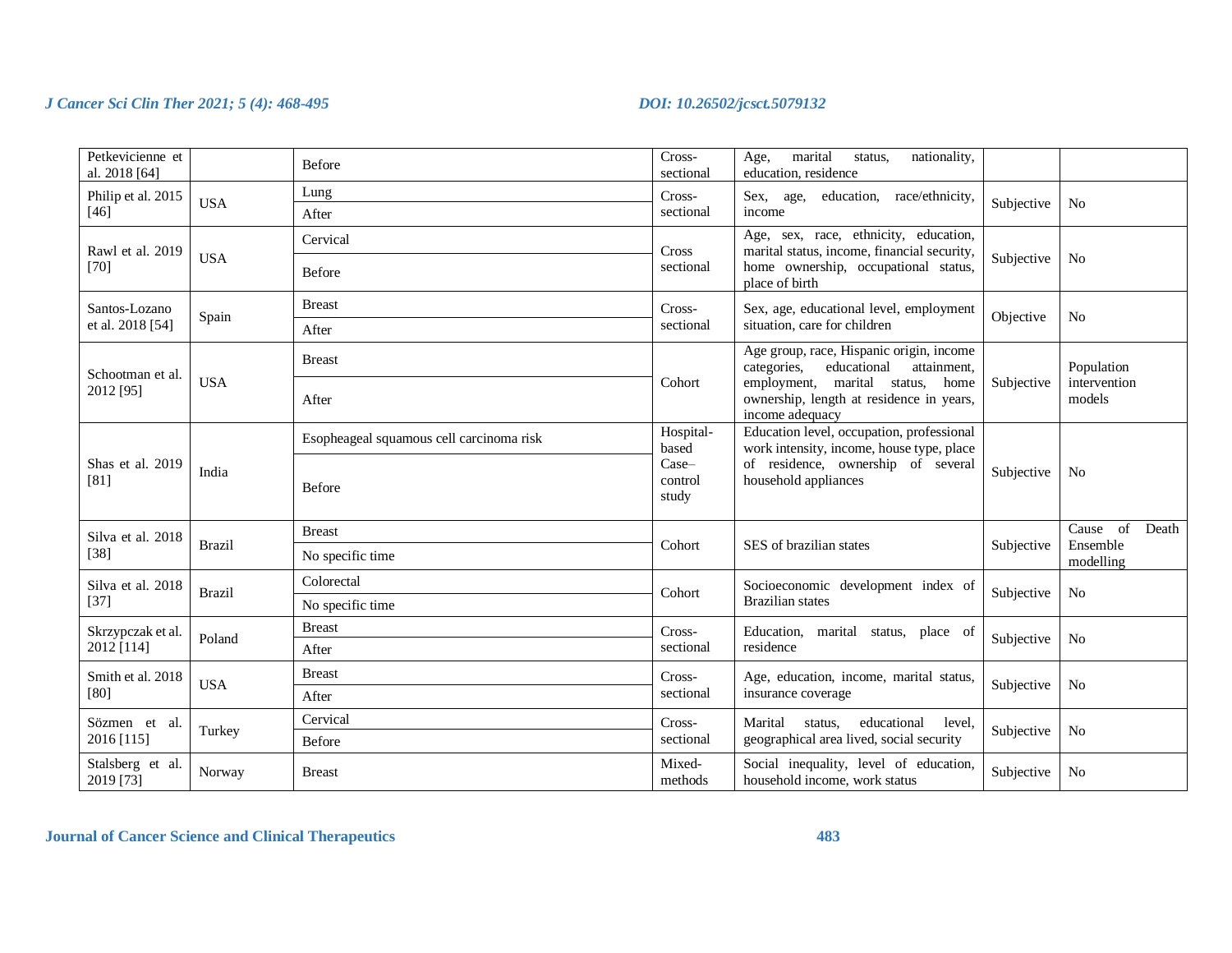|                                   |            | After                                                                                                          | approach<br>(longitudin)<br>al follow-<br>up study) |                                                                                                                                                               |            |                                |
|-----------------------------------|------------|----------------------------------------------------------------------------------------------------------------|-----------------------------------------------------|---------------------------------------------------------------------------------------------------------------------------------------------------------------|------------|--------------------------------|
| Stevinson et al.<br>2014 [44]     | UK         | gastrointestinal, gynaecological,<br>Breast.<br>haematological,<br>head, lung, neck, prostate, others<br>After | Cross-<br>sectional                                 | Sex, date<br>of birth, marital<br>status,<br>educational level, employment status,<br>ethnic group, postcode                                                  | Subjective | N <sub>0</sub>                 |
| Tabaczynski et<br>al. 2020 [45]   | Canada     | Kidney<br>After                                                                                                | Cross-<br>sectional                                 | Subjective<br>Age, sex                                                                                                                                        |            | Theory of Planned<br>Behaviour |
| Venturelli et al.<br>2019 [116]   | Italy      | Breast, cervical, colorectal<br><b>Before</b>                                                                  | Cross-<br>sectional                                 | Education, occupational status, perceived<br>economic difficulties, citizenship                                                                               |            | N <sub>o</sub>                 |
| Vidrine et<br>- al.<br>2013 [117] | <b>USA</b> | Not studied<br>Before                                                                                          | Cross-<br>sectional                                 | Sex, age, race/ethnicity, educational<br>attainment, marital status, employment,<br>household income, insurance<br>annual<br>status                           | Subjective | No                             |
| Wang et al. 2016<br>[118]         | <b>USA</b> | Lung<br>Before                                                                                                 | Cross-<br>sectional                                 | Sex, age, race, marital status, education                                                                                                                     | Subjective | N <sub>0</sub>                 |
| Weaver et al.<br>2013 [82]        | <b>USA</b> | Breast, colorectal, gynecologic, hematologic, melanoma;<br>prostate, others<br>After                           | Cross-<br>sectional                                 | Employment, residence (rural-urban)                                                                                                                           | Subjective | N <sub>0</sub>                 |
| Wiedemann<br>et<br>al. 2018 [119] | UK         | All cancer<br>Before                                                                                           | Cross-<br>sectional                                 | ethnicity, marital status,<br>Age, sex,<br>attainment,<br>educational<br>occupational<br>status, type of occupation, residential area<br>based-socio-economic | Subjective | N <sub>o</sub>                 |

PA, physical activity; SES, socioeconomic status

**Table 1:** Characteristics of the included observational studies.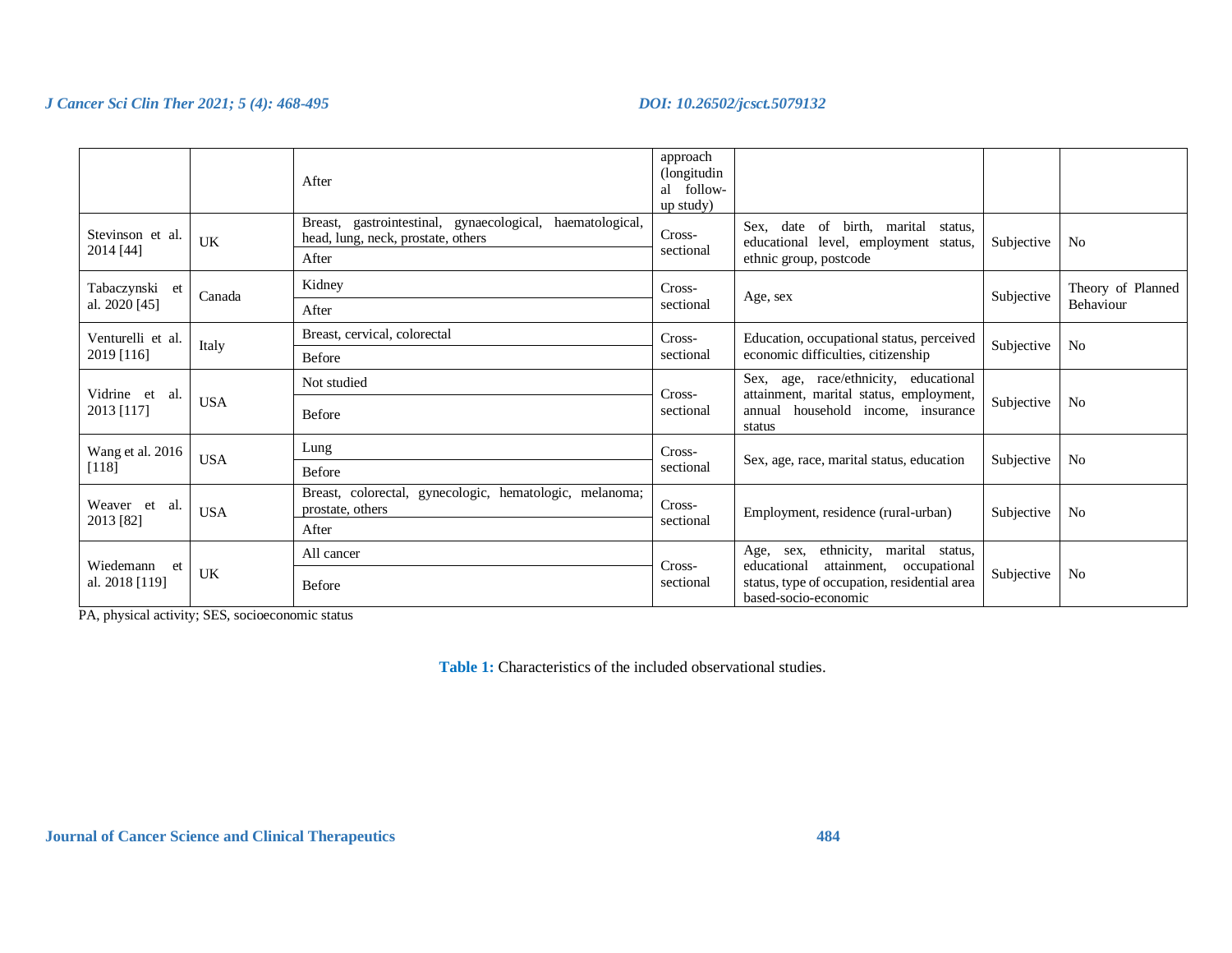| Age            | Age, date of birth                                                                                 |
|----------------|----------------------------------------------------------------------------------------------------|
| Sex            | Sex, sex                                                                                           |
| Ethnicity      | Ethnic group, ethnic background, race, ethnicity, place of birth, nationality                      |
| Education      | Education, education level, university degree, level of education, low educational attainment,     |
|                | educational attainment, formal education at 15 years of age, first language other than English     |
|                | Before-tax household income, financial strain, family income, income ranges, low-income,           |
|                | societal factors low family income, annual household income, monthly income, annual household      |
| Income         | income, economic stability, perceived economic status, household income, monthly income per        |
|                | household unit, poverty income ratio, capita income, household income level, personal income,      |
|                | county-level income, ratio of family income, financial security, income categories, and income     |
|                | adequacy, house net-wealth, perceived economic difficulties                                        |
|                | Occupation, occupational status, type of occupation, employment, employment status, type of        |
| Occupation     | employment, work status, vocational status, job, professional work intensity, civil service        |
|                | employment grade                                                                                   |
|                | Area of residence, metropolitan or regional, urban residence, rural residence from postal codes,   |
|                | origin or residence, location, place of residence, place of residency, living area, residential    |
| Residence      | location, living situation, area-level SES, residence, living conditions, home ownership,          |
|                | geographical area lived, postcode, residence (rural-urban), residential area based socio-economic, |
|                | length at residence in years, country, neighbourhood-level SES                                     |
| Green<br>space | Green space exposure, presence of urban green areas, presence of agricultural areas, and           |
| exposure       | surrounding greenness                                                                              |
| Marital status | Marital status, paired relationship, married or cohabitant, partner status                         |
| Household      | Household, household size, family size, family structure, number of children, cohabitation status, |
|                | family burden, household appliances                                                                |
| Social support | Family support, individual, social factors, perceived discrimination, social support, social       |
|                | environment, social inequality, support group participation, close friends                         |
| Health         | Access to health care, insurance status, treatment center, screening center, type of insurance,    |
| insurance      | distance of residence from medical center, insurance coverage, health insurance, social security,  |
|                | care for children                                                                                  |

SES, socioeconomic status

**Table 2:** Category of socioeconomic variables and indicators used for each variable in included studies.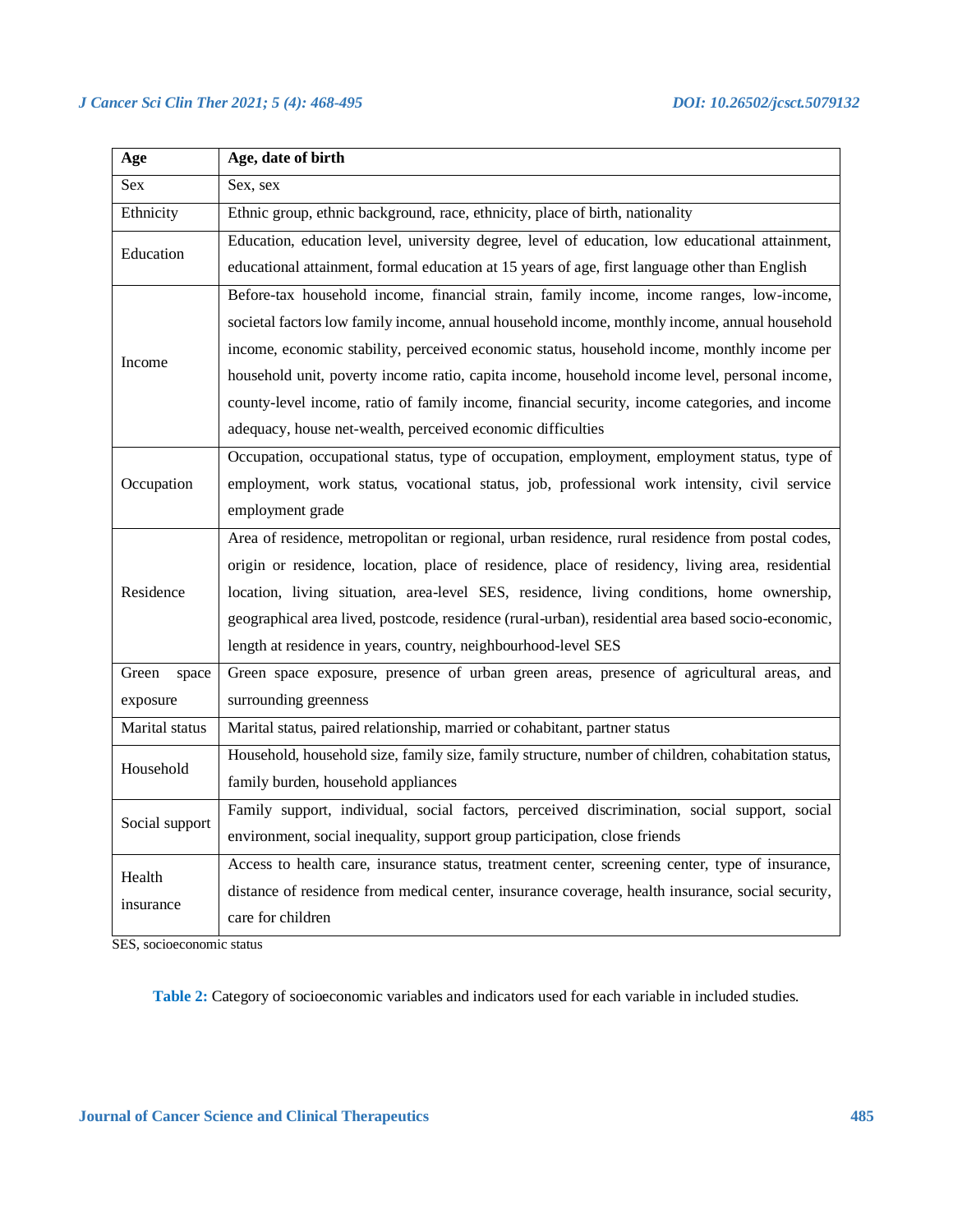|                                                   | <b>Brunet et al. 2020 [96]</b>                                                                    | Courneya<br>et<br>al.<br>2012 [94]                                                     | Hatchett et al.<br>2013 [92]                                | O'Neill et al. 2015 [93]                                                                                 |
|---------------------------------------------------|---------------------------------------------------------------------------------------------------|----------------------------------------------------------------------------------------|-------------------------------------------------------------|----------------------------------------------------------------------------------------------------------|
| Date,<br>country,<br>cancer, time of<br>treatment | 2020,<br>Canada,<br>several<br>cancer type, after                                                 | 2012,<br>Canada,<br>breast, prevention                                                 | 2013,<br>USA,<br>breast, after                              | 2015, UK, Prostate, during                                                                               |
| Study design                                      | Prospective,<br>quasi-<br>experimental single-group<br>repeated measures design                   | Randomized<br>controlled trial                                                         | Randomized<br>controlled trial                              | Randomized controlled trial                                                                              |
|                                                   | N: 224                                                                                            | N: 160                                                                                 | N: 74                                                       | N: 94                                                                                                    |
|                                                   | Age: $\geq$ 18y                                                                                   | Age: 50-74 years                                                                       | Age: $\geq$ 18 years                                        | Age: range not precise                                                                                   |
|                                                   | Sex: male and female                                                                              | Sex: female                                                                            | Sex: female                                                 | Sex: men                                                                                                 |
|                                                   | Comparison: no                                                                                    | Comparison: yes                                                                        | Comparison: yes                                             | Comparison: yes                                                                                          |
| Population<br>sample                              | Volunteers<br>adults<br>who<br>enrolled in Wellspring<br>Cancer Exercise Program<br>few years ago | Postmenopausal<br>women                                                                | Volunteers<br>survivors                                     | Planned to receive a cancer<br>therapy for at least 6 months                                             |
|                                                   |                                                                                                   | By mails, posters<br>brochures,<br>and<br>media campaigns                              | email<br>By mass<br>and written letter<br>solicitation      |                                                                                                          |
| Intervention<br>strategy                          | Community<br>exercise<br>program                                                                  | Exercise program                                                                       | Email program                                               | Dietary Intake and walking<br>program                                                                    |
| PA assessment                                     | Leisure<br>Time<br>Godin<br><b>Exercise Questionnaire</b>                                         | Weekly minutes of<br>total supervised and<br>unsupervised<br>exercise                  | physical<br>$7$ -day<br>activity<br>recall<br>questionnaire | 7 Day Physical Act-ivity<br>Recall<br>Questi-onnaire;<br>Phone<br>call<br>monitor<br>to<br>compliance    |
| Results                                           | Physical activity practice<br>did not affect cancer-<br>related fatigue or quality of<br>life     | Completion of 95%<br>of supervised exerc-<br>ise and 79% of un-<br>supervised exercise | Time spend in<br>moderate<br>to<br>vigorous PA              | 64% of patients provided a<br>log sheet of daily step<br>time<br>spend<br>counts<br><b>or</b><br>walking |
| Theoretical<br>model                              | N <sub>0</sub>                                                                                    | No                                                                                     | Social cognitive<br>theory-based<br>email evaluated         | N <sub>o</sub>                                                                                           |

Table 3: Interventions for physical activity (PA) among cancer patients.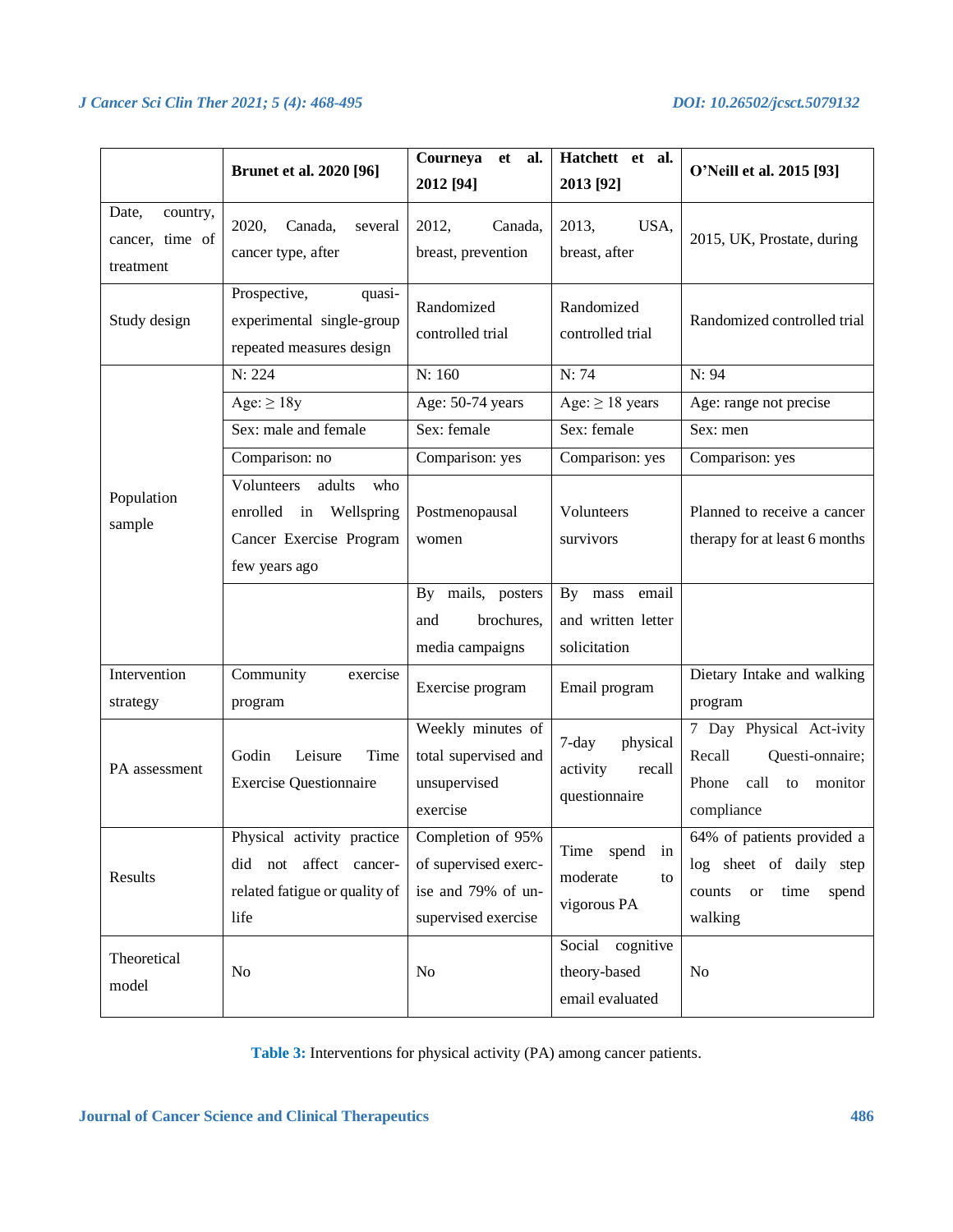# **4. Discussion**

The present systematic mapping review analysed the interactions between socio-economic factors and PA among cancer patients. The analysis of the 86 observational and 4 intervention studies showed several gaps in the literature. First, despite the data collection of both socioeconomic factors and PA, only a few studies considered their interactions, and often these variables were not crossed in studies, but their effect on a third variable (quality of life, survival, etc.) was tested separately. In other words, the interactions between PA and socioeconomic variables to predict cancer evolution or related variables were not tested. However, most articles described an exploratory model testing a multivariate association between socio-economic variables, PA and other predictors with cancer-related variables, which prevents an understanding of the complexity of PA practice among cancer patients.

Second, studies focused on a single time of cancer — before diagnosis, during treatment or after cancer treatment which disallows examining the temporal dynamics in the interactions between socioeconomic factors and PA. Because previous studies have shown a decrease in PA practice from diagnosis to remission [15], studies providing evidence for these temporal patterns and their predictors are of primary importance for developing effective and tailored interventions. Third, the diversity of indicators to evaluate socioeconomic factors [18] and lack of definitions thereof are major weaknesses in comparing studies. The indicators varied among education, residence, health insurance, and marital status, and the measurements used among these categories also varied (e.g., country, town, and living area were considered variables in the residence category), which led to a high number of scales or classifications used. The authors' classification of the variables as sociodemographic or socioeconomic or demographic did not help to identify them. Some authors considered this diversity by using a sociodemographic index (i.e., aggregation of scores on different socioeconomic variables), but no consistency was found across studies to calculate such an index, which led to even more variability in the measurement.

Fourth, the paucity of interventions for collecting and analysing socioeconomic factors reveal the difficulty in taking these variables into account when offering programs. Moreover, the use of PA to reduce social inequalities, as shown in a previous intervention for obese adolescents, has not been investigated [97]. Fifth, the lack of a theoretical model used in the observational study disallowed the ability to model and understand the interactions between the studied variables [25]. Sixth, the results, to be interpreted with caution with regard to the low number of studies in each socioeconomic category, demonstrated more similar patterns of association than in the general population, which questions the recurrence of the association patterns between socioeconomic factors and PA among vulnerable populations [18]. Different limitations to this study must be mentioned. First, studies involving a specific sport (i.e., yoga) and not measuring PA practice were not included, which limits the identification of evidence based on specific activities offered to cancer patients. Second, the review does not assess the quality of the studies but rather focuses on gaps in the literature. Third, we were not able to conceptualise a model of interactions between socioeconomic factors and PA among cancer patients because of lack of a theoretical model and a path model tested in the literature as well as the diversity of measurement.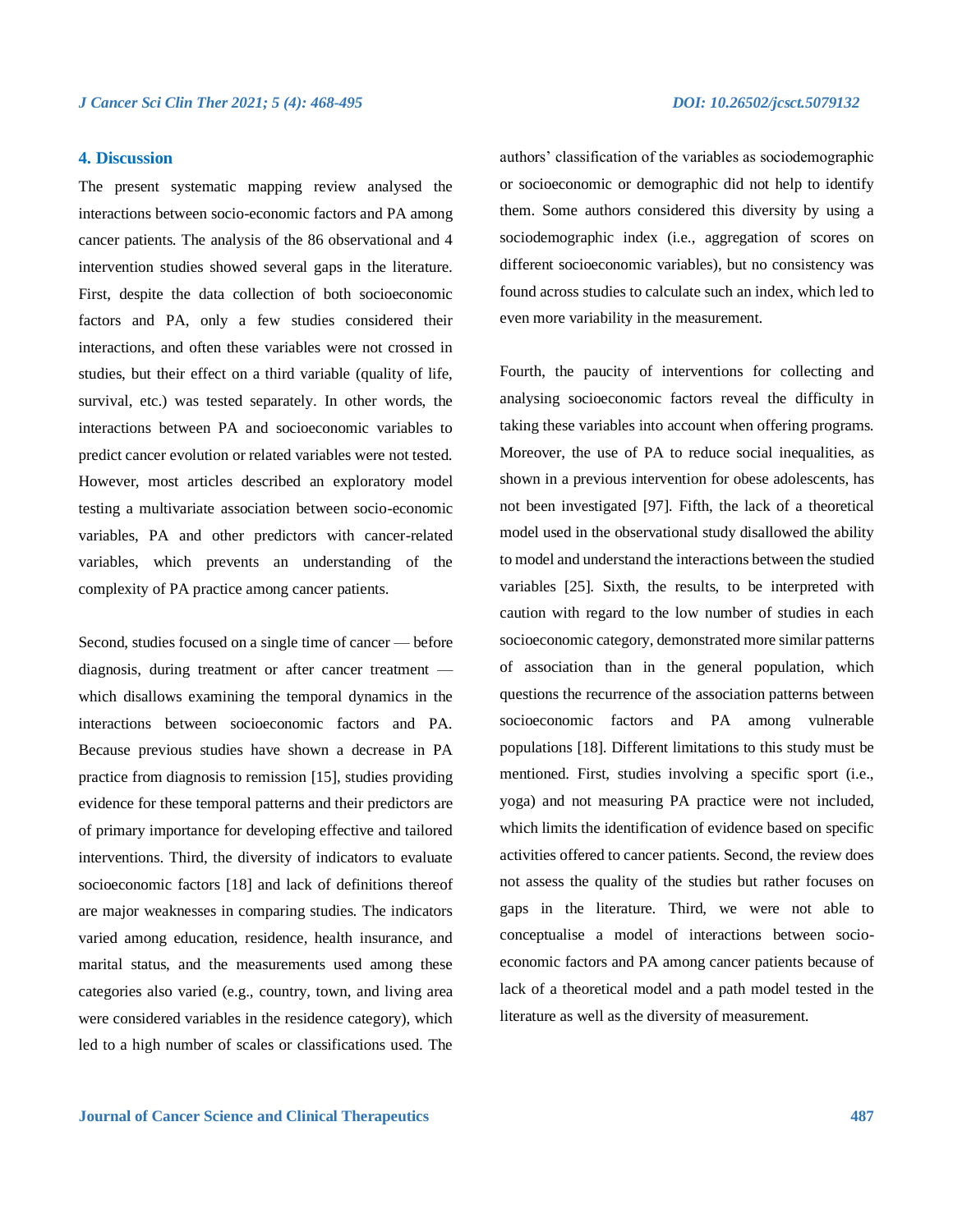# **5. Conclusion**

The identification of interactions between socioeconomic status and PA among cancer patients is at its early stage. The clarification of the definition of socioeconomic factors as well as the variables included in their measurement is highly necessary. Consistency in PA measurement, with use of a validated measurement tool, is needed to move the field forward. Despite finding 90 studies measuring PA behaviour and socioeconomic factors, few studies tested the association between these variables. In addition, the analysis of temporal patterns of PA at all times of cancer by socioeconomic factors is key to the development of an intervention theory adapted to patient profiles because patient compliance with PA post-diagnosis has been identified as weak.

# **Funding**

This project was funded by the French Cancer League: "Projet de Recherche en Sciences Humaines et Sociales Ligue Contre le Cancer" and by the Grand-Est Region/Pole Biology-Medicine-Health of the University of Lorraine.

# **Conflicts of Interest**

Authors declare no conflict of interest.

# **References**

- 1. Bray F, Ferlay J, Soerjomataram I, et al. Global cancer statistics 2018: GLOBOCAN estimates of incidence and mortality worldwide for 36 cancers in 185 countries. CA Cancer J Clin 68 (2018): 394-424.
- 2. Barbaric M, Brooks E, Moore L, et al. Effects of physical activity on cancer survival: A systematic review. Physiother Canada 62 (2010): 25-34.
- 3. Caspersen CJ, Christenson GM. Physical activity, exercise, and physical fitness: definitions and

distinctions for health-related research. Public Health Rep (1985): 126-131.

- 4. Des Guetz G, Uzzan B, Bouillet T, et al. Impact of physical activity on cancer-specific and overall survival of patients with colorectal cancer. Gastroenterol Res Pract 2013 (2013).
- 5. Ibrahim EM, Al-Homaidh A. Physical activity and survival after breast cancer diagnosis: Meta-analysis of published studies. Med Oncol 28 (2011): 753-765.
- 6. Lahart IM, Metsios GS, Nevill AM, et al. Physical activity, risk of death and recurrence in breast cancer survivors: A systematic review and meta-analysis of epidemiological studies. Acta Oncol (Madr) 54 (2015): 635-654.
- 7. Foucaut AM, Berthouze-Aranda SE, Touillaud M, et al. Reduction of health risk factors through an adapted physical activity program in patients with breast cancer. Support Care Cancer 22 (2014): 1097-1104.
- 8. Touillaud M, Foucaut AM, Berthouze SE, et al. Design of a randomised controlled trial of adapted physical activity during adjuvant treatment for localised breast cancer: The PASAPAS feasibility study. BMJ Open 3 (2013).
- 9. Brown JC, Winters-Stone K, Lee A, et al. Cancer, physical activity, and exercise. Compr Physiol 2 (2012): 2775-2809.
- 10. Craft LL, VanIterson EH, Helenowski IB, et al. Exercise effects on depressive symptoms in cancer survivors: A systematic review and meta-analysis. Cancer Epidemiol Biomarkers Prev 21 (2012): 3-19.
- 11. Speck RM, Courneya KS, Mâsse LC, et al. An update of controlled physical activity trials in cancer survivors: A systematic review and meta-analysis. J Cancer Surviv 4 (2010): 87-100.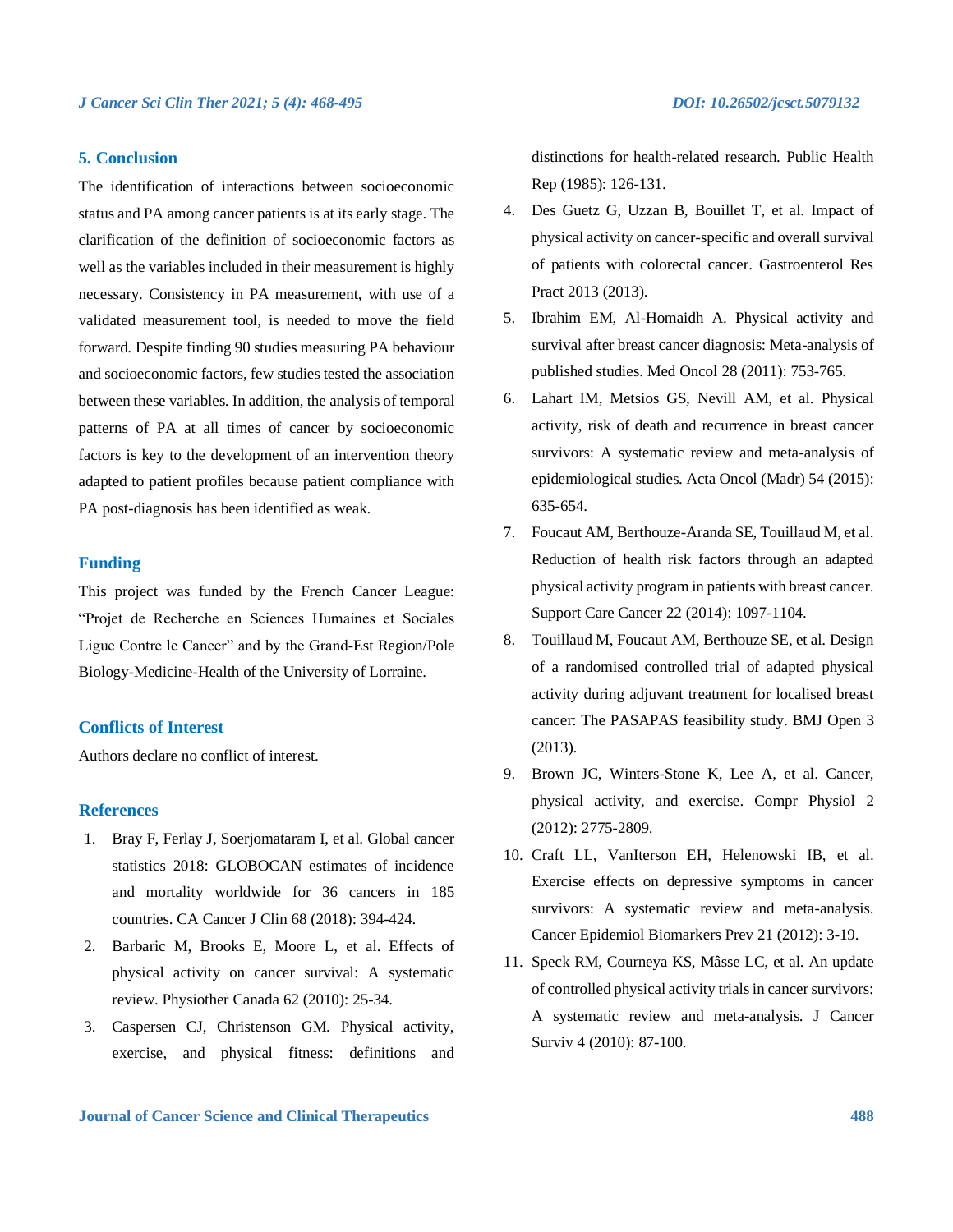- 12. Buffart LM, Galvão DA, Brug J, et al. Evidence-based physical activity guidelines for cancer survivors: Current guidelines, knowledge gaps and future research directions. Cancer Treat Rev 40 (2014): 327-340.
- 13. Courneya KS, Friedenreich CM. Relationship between exercise pattern across the cancer experience and current quality of life in colorectal cancer survivors. J Altern Complement Med 3 (1997): 215-226.
- 14. Midtgaard J, Baadsgaard MT, Møller T, et al. Selfreported physical activity behaviour; exercise motivation and information among Danish adult cancer patients undergoing chemotherapy. Eur J Oncol Nurs 13 (2009): 116-121.
- 15. Blanchard CM, Denniston MM, Baker F, et al. Do adults change their lifestyle behaviors after a cancer diagnosis? Am J Health Behav 27 (2003): 246-256.
- 16. Bauman AE, Reis RS, Sallis JF, et al. Correlates of physical activity: why are some people physically active and others not? Lancet 380 (2012): 258-271.
- 17. Gidlow C, Johnston LH, Crone D, et al. A systematic review of the relationship between socio-economic position and physical activity. Health Educ J 65 (2006): 338-367.
- 18. O'Donoghue G, Kennedy A, Puggina A, et al. Socioeconomic determinants of physical activity across the life course: A "DEterminants of DIet and Physical ACtivity" (DEDIPAC) umbrella literature review. PLoS One 13 (2018).
- 19. Duncan GJ, Daly MC, McDonough P, et al. Optimal indicators of socioeconomic status for health research. Am J Public Health 92 (2002): 1151-1157.
- 20. Lee PR, Moss N, Krieger N. Measuring Inequalities in Health: Introduction. Public Health Rep 110 (1995): 302-305.
- 
- 21. Underhill ML, Habin KR, Shannon KM. Perceptions of Cancer Risk, Cause, and Needs in Participants from Low Socioeconomic Background at Risk for Hereditary Cancer. Behav Med 43 (2017): 259-267.
- 22. Beenackers MA, Kamphuis CBM, Giskes K, et al. Socioeconomic inequalities in occupational, leisuretime, and transport related physical activity among European adults: A systematic review. Int J Behav Nutr Phys Act 9 (2012).
- 23. Lund Nilsen T, Johnsen R, Vatten LJ. Socio-economic and lifestyle factors associated with the risk of prostate cancer. Br J Cancer 82 (2000): 1358-1363.
- 24. Johansson LM, Lingfors H, Golsäter M, et al. Can physical activity compensate for low socioeconomic status with regard to poor self-rated health and low quality-of-life? Health Qual Life Outcomes 17 (2019): 33.
- 25. Rothman AJ. Is there nothing more practical than a good theory?: Why innovations and advances in health behavior change will arise if interventions are used to test and refine theory. Int J Behav Nutr Phys Act 1 (2004): 1-7.
- 26. Moher D, Liberati A, Tetzlaff J, et al. Preferred reporting items for systematic reviews and metaanalyses: The PRISMA statement. PLoS Med 6 (2009).
- 27. Grant MJ, Booth A. A typology of reviews: an analysis of 14 review types and associated methodologies. Heal Inf Libr J 26 (2009): 91-108.
- 28. Ancellin R, Gaillot-de Saintignon J. Bénéfices de l'activité physique pendant et après cancer: des connaissances scientifiques aux repères pratiques. Oncologie 19 (2017): 95-107.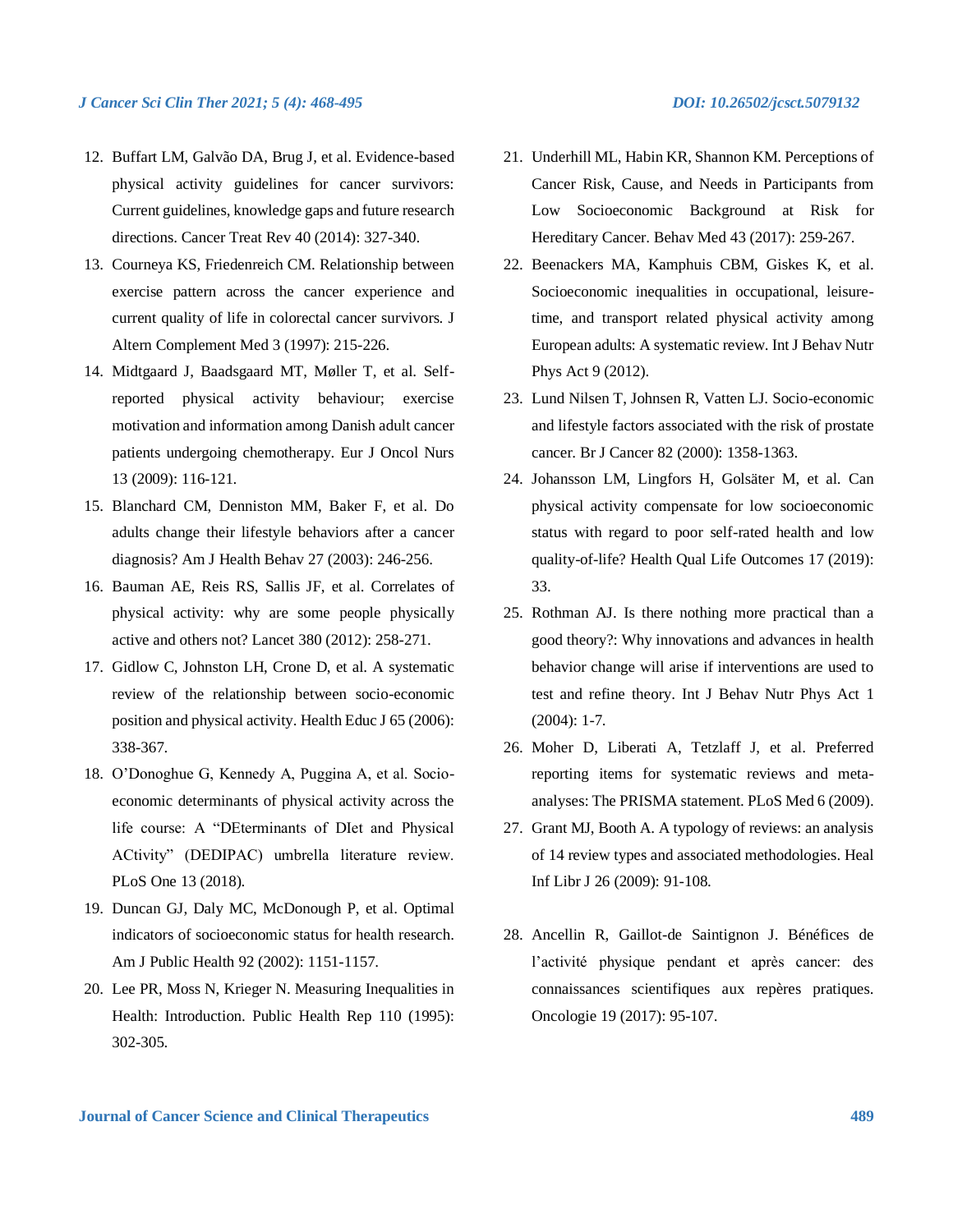- 29. Akinyemiju TF, McDonald JA, Tsui J, et al. Adherence to cancer prevention guidelines in 18 African countries. PLoS One 9 (2014).
- 30. Akinyemiju T, Ogunsina K, Okwali M, et al. Lifecourse socioeconomic status and cancer-related risk factors: Analysis of the WHO study on global ageing and adult health (SAGE). Int J Cancer 140 (2017): 777-787.
- 31. Badr LK, Bourdeanu L, Alatrash M, et al. Breast cancer risk factors: A cross- cultural comparison between the west and the east. Asian Pacific J Cancer Prev 19 (2018): 2109-2116.
- 32. Cirera L, Huerta JM, Chirlaque, et al. Socioeconomic effect of education on pancreatic cancer risk in western Europe: An update on the EPIC cohorts study. Cancer Epidemiol Biomarkers Prev 28 (2019): 1089-1092.
- 33. Bock C, Schmidt ME, Vrieling A, et al. Walking, bicycling, and sports in postmenopausal breast cancer survivors - Results from a German patient cohort study. Psychooncology 22 (2013): 1291-1298.
- 34. Fassier P, Zelek L, Bachmann P, et al. Sociodemographic and economic factors are associated with weight gain between before and after cancer diagnosis: Results from the prospective populationbased NutriNet-Santé cohort. Onco-target 8 (2017): 54640-54653.
- 35. Fassier P, Zelek L, Partula V, et al. Variations of physical activity and sedentary behavior between before and after cancer diagnosis: Results from the prospective population-based NutriNet-Santé cohort. Med (United States) 95 (2016).
- 36. Khadanga S, Lakoski SG, Hart V, et al. Partnership status and socioeconomic factors in relation to health behavior changes after a diagnosis of ductal carcinoma

In Situ. Cancer Epidemiol Biomarkers Prev 25 (2016): 76-82.

- 37. Silva DAS, Tremblay MS, De Souza M de FM, et al. Mortality and years of life lost by colorectal cancer attributable to physical inactivity in Brazil (1990– 2015): findings from the global burden of disease study. Beiki O, ed. PLoS One 13 (2018): e0190943.
- 38. Silva DAS, Tremblay MS, Souza M de FM de, et al. Mortality and years of life lost due to breast cancer attributable to physical inactivity in the Brazilian female population (1990–2015). Sci Rep 8 (2018): 11141.
- 39. Batty GD, Kivimäki M, Clarke R, et al. Modifiable risk factors for prostate cancer mortality in London: Forty years of follow-up in the Whitehall study. Cancer Causes Control 22 (2011): 311-318.
- 40. Chipperfield K, Fletcher J, Millar J, et al. Factors associated with adherence to physical activity guidelines in patients with prostate cancer. Psychooncology 22 (2013): 2478-2486.
- 41. Harrington JM, Schwenke DC, Epstein DR. Exercise preferences among men with prostate cancer receiving androgen-deprivation therapy. Oncol Nurs Forum 40 (2013).
- 42. Hughes S, Egger S, Carle C, et al. Factors associated with the use of diet and the use of exercise for prostate cancer by long-term survivors. PLoS One 14 (2019).
- 43. Andrykowski MA. Physical and mental health status and health behaviors in male breast cancer survivors: A national, population-based, case-control study. Psychooncology 21 (2012): 927-934.
- 44. Stevinson C, Lydon A, Amir Z. Adherence to physical activity guidelines among cancer support group participants. Eur J Cancer Care (Engl) 23 (2014): 199- 205.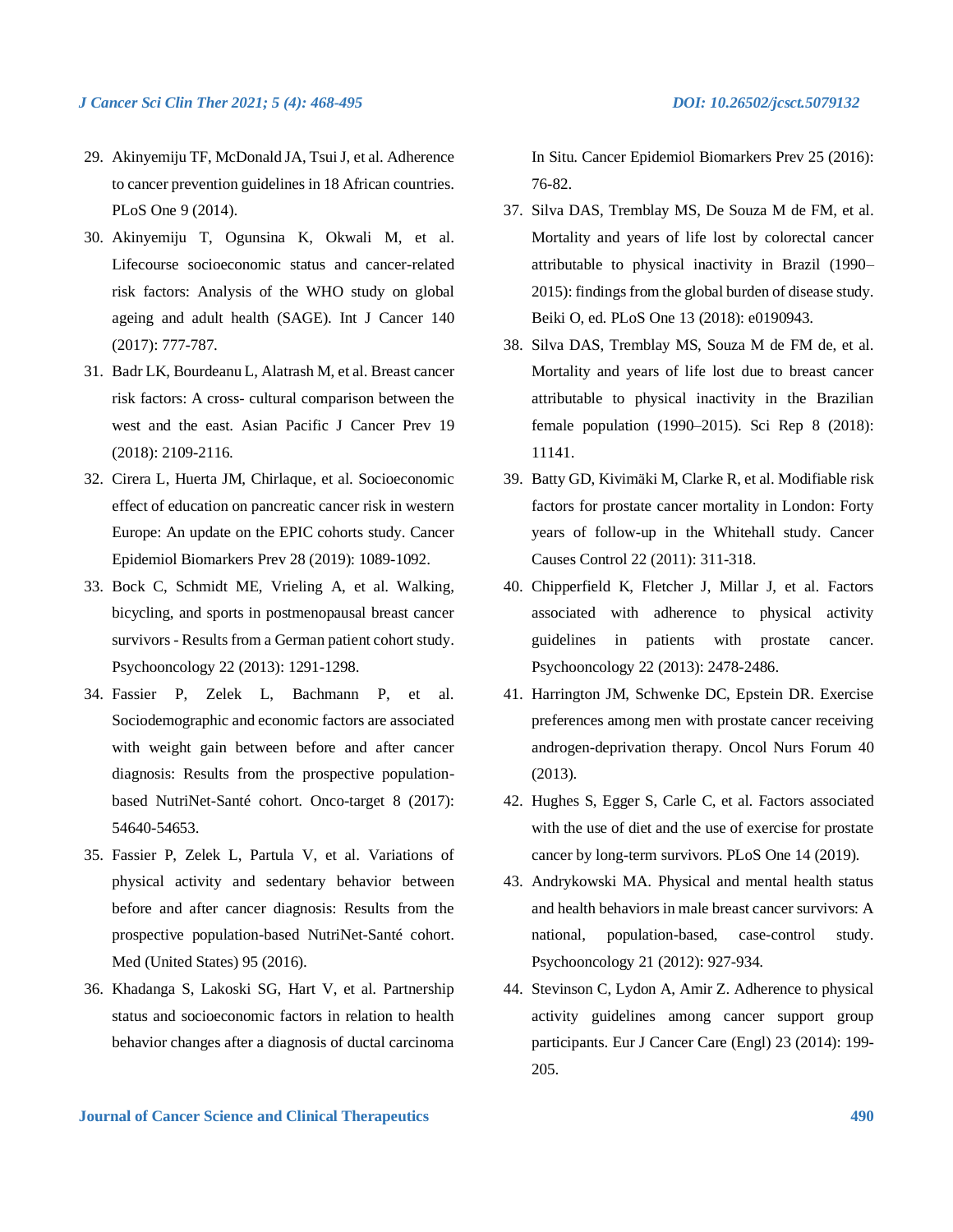- 45. Tabaczynski A, Strom DA, Wong JN, et al. Demographic, medical, social-cognitive, and environmental correlates of meeting independent and combined physical activity guidelines in kidney cancer survivors. Support Care Cancer 28 (2020): 43-54.
- 46. Philip EJ, Coups EJ, Feinstein MB, et al. Patientprovider discussion of physical activity among early stage lung cancer survivors. Psychooncology 24 (2015): 359-362.
- 47. Naik H, Qiu X, Brown MC, et al. Socioeconomic status and lifestyle behaviours in cancer survivors: Smoking and physical activity. Curr Oncol 23 (2016): e546 e555.
- 48. Aparicio-Ting FE, Friedenreich CM, Kopciuk KA, et al. Prevalence of meeting physical activity guidelines for cancer prevention in Alberta. Chronic Dis Inj Can 32 (2012): 216-226.
- 49. Aparicio-Ting FE, Friedenreich CM, Kopciuk KA, et al. Intrapersonal and social environment correlates of leisure-time physical activity for cancer prevention: A cross-sectional study among canadian adults. J Phys Act Heal 11 (2014): 790-800.
- 50. Diorio C, Lin M, Ginn E, et al. Psychosocial determinants of physical activity and dietary behaviors in adolescents and young adults with cancer and survivors. Pediatr Blood Cancer 65 (2018).
- 51. Owusu C, Antognoli E, Nock N, et al. Perspective of older African-American and Non-Hispanic white breast cancer survivors from diverse socioeconomic backgrounds toward physical activity: A qualitative study. J Geriatr Oncol 9 (2018): 235-242.
- 52. Ishii K, Shibata A, Oka K. Identifying environmental, social, and psychological correlates of meeting the recommended physical activity levels for colon cancer

prevention among Japanese adults. J Sci Med Sport 16 (2013): 520-525.

- 53. Ishii K, Shibata A, Oka K. Meeting physical activity recommendations for colon cancer prevention among Japanese adults: Prevalence and sociodemographic correlates. J Phys Act Heal 8 (2011): 907-915.
- 54. Santos-Lozano A, Ramos J, Alvarez-Bustos A, et al. Cardiorespiratory fitness and adiposity in breast cancer survivors: is meeting current physical activity recommendations really enough?. Support Care Cancer 26 (2018): 2293-2301.
- 55. Adams RJ, Piantadosi C, Ettridge K, et al. Functional health literacy mediates the relationship between socioeconomic status, perceptions and lifestyle behaviors related to cancer risk in an Australian population. Patient Educ Couns 91 (2013): 206-212.
- 56. Akinyemiju T, Moore JX, Pisu M. Mediating effects of cancer risk factors on the association between race and cancer incidence: analysis of the NIH-AARP Diet and Health Study. Ann Epidemiol 28 (2018): 33-40.e2.
- 57. Bersvendsen HS, Haugnes HS, Fagerli UM, et al. Lifestyle behavior among lymphoma survivors after high-dose therapy with autologous hematopoietic stem cell transplantation, assessed by patient-reported outcomes. Acta Oncol (Madr) 58 (2019): 690-699.
- 58. Kaul S, Avila JC, Jupiter D, et al. Modifiable healthrelated factors (Smoking, physical activity and body mass index) and health care use and costs among adult cancer survivors. J Cancer Res Clin Oncol 143 (2017): 2469-2480.
- 59. Lowe SS, Watanabe SM, Baracos VE, et al. Determinants of physical activity in palliative cancer patients: An application of the theory of planned behavior. J Support Oncol 10 (2012): 30-36.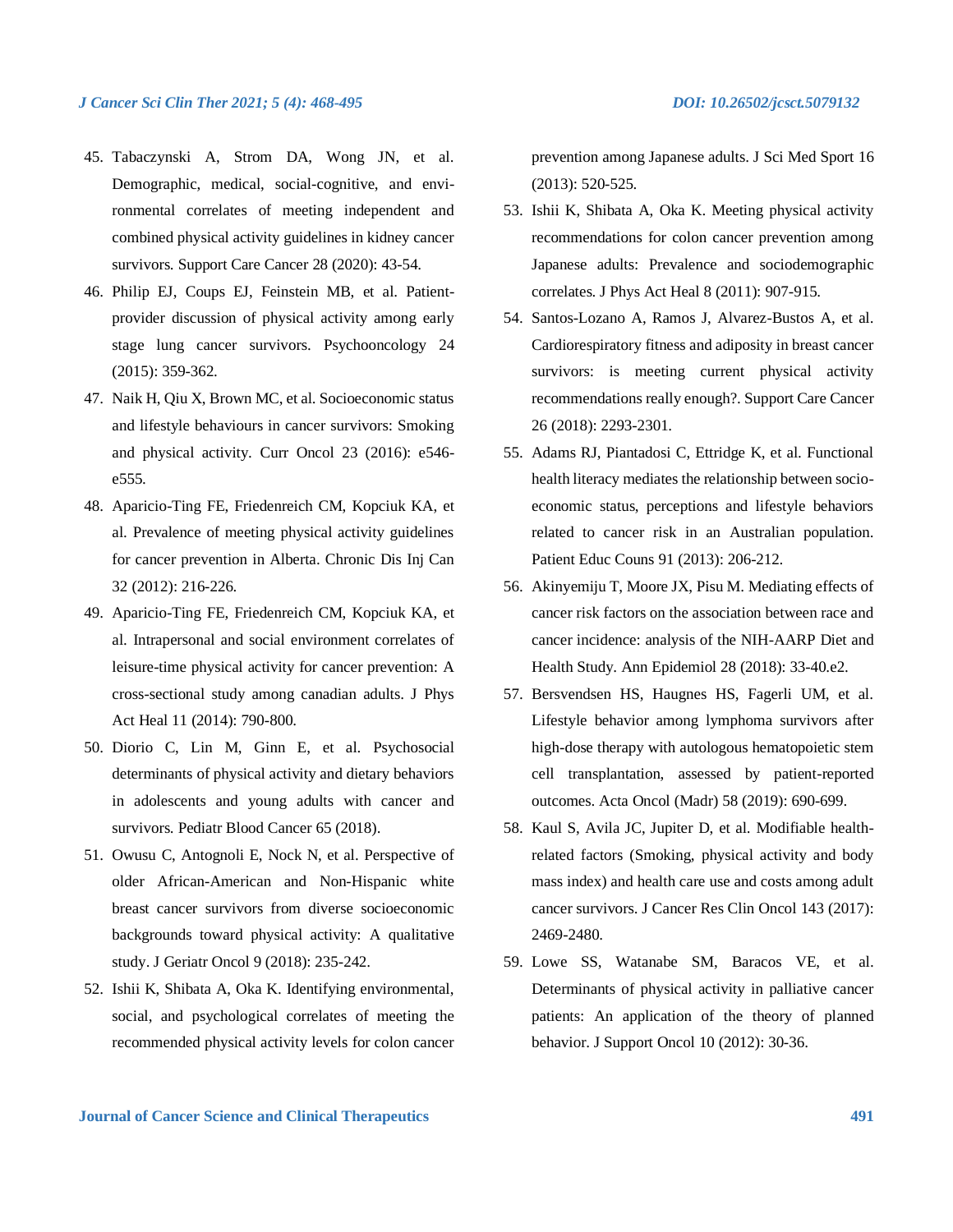- 60. O'Callaghan-Gordo C, Kogevinas M, Cirach M, et al. Residential proximity to green spaces and breast cancer risk: The multicase-control study in Spain (MCC-Spain). Int J Hyg Environ Health 221 (2018): 1097- 1106.
- 61. Park SH, Strauss SM. Similarities and differences in the correlates of comorbidities in US male and female adult cancer survivors. Public Health Nurs 36 (2019): 478- 487.
- 62. Moskowitz MC, Feuerstein M, Todd BL. Job stress and physical activity related to elevated symptom clusters in breast cancer survivors at work. J Occup Environ Med 55 (2013): 93-98.
- 63. Moss JL, Xiao Q, Matthews CE. Patterns of cancerrelated health behaviors among middle-aged and older adults: Individual and area-level socioecono-mic disparities. Prev Med (Baltim) 115 (2008): 31- 38.
- 64. Petkeviciene J, Ivanauskiene R, Klumbiene J. Sociodemographic and lifestyle determinants of nonattendance for cervical cancer screening in Lithuania, 2006–2014. Public Health 156 (2018): 79-86.
- 65. Lewis C, Xun P, He K. Physical activity in relation to quality of life in newly diagnosed colon cancer patients: a 24-month follow-up. Qual Life Res 23 (2014): 2235- 2246.
- 66. Friis K, Larsen FB, Nielsen C V., Momsen AMH, Stapelfeldt CM. Social inequality in cancer survivors' health behaviours—A Danish popula-tion-based study. Eur J Cancer Care (Engl) 27 (2018): e12840.
- 67. Asare M, McIntosh S, Culakova E, et al. Assessing Physical Activity Behavior of Cancer Survivors by Race and Social Determinants of Health. Int Q Community Health Educ 40 (2019): 7-16.
- 
- 68. Akinyemiju T, Wiener H, Pisu M. Cancer-related risk factors and incidence of major cancers by race, gender and region; analysis of the NIH-AARP diet and health study. BMC Cancer 17 (2017): 597.
- 69. Hair BY, Hayes S, Tse CK, et al. Racial differences in physical activity among breast cancer survivors: Implications for breast cancer care. Cancer 120 (2014): 2174-2182.
- 70. Rawl SM, Dickinson S, Lee JL, et al. Racial and socioeconomic disparities in cancer-related knowledge, beliefs, and behaviors in Indiana. Cancer Epidemiol Biomarkers Prev 28 (2019): 462-470.
- 71. Aarts MJ, Kamphuis CBM, Louwman MJ, et al. Educational inequalities in cancer survival: A role for comorbidities and health behaviours? J Epidemiol Community Health 67 (2013): 365-373.
- 72. Hvidtfeldt UA, Lange T, Andersen I, et al. Educational Differences in Postmenopausal Breast Cancer - Quantifying Indirect Effects through Health Behaviors, Body Mass Index and Reproductive Patterns. PLoS One 8 (2013).
- 73. Stalsberg R, Eikemo TA, Lundgren S, et al. Physical activity in long-term breast cancer survivors – A mixed-methods approach. Breast 46 (2019): 126-135.
- 74. Berry NM, Miller, Woodman RJ, et al. Differences in chronic conditions and lifestyle behaviour between people with a history of cancer and matched controls. Med J Aust 201 (2014): 96-100.
- 75. Pena GG, Maia YCP, Mendes MCS, et al. Physical activity is associated with malignant and benign breast diseases in low-income Brazilian women. Nutr Cancer 66 (2014): 707-715.
- 76. O'Connor JM, Sedghi T, Dhodapkar M, et al. Factors Associated With Cancer Disparities Among Low-,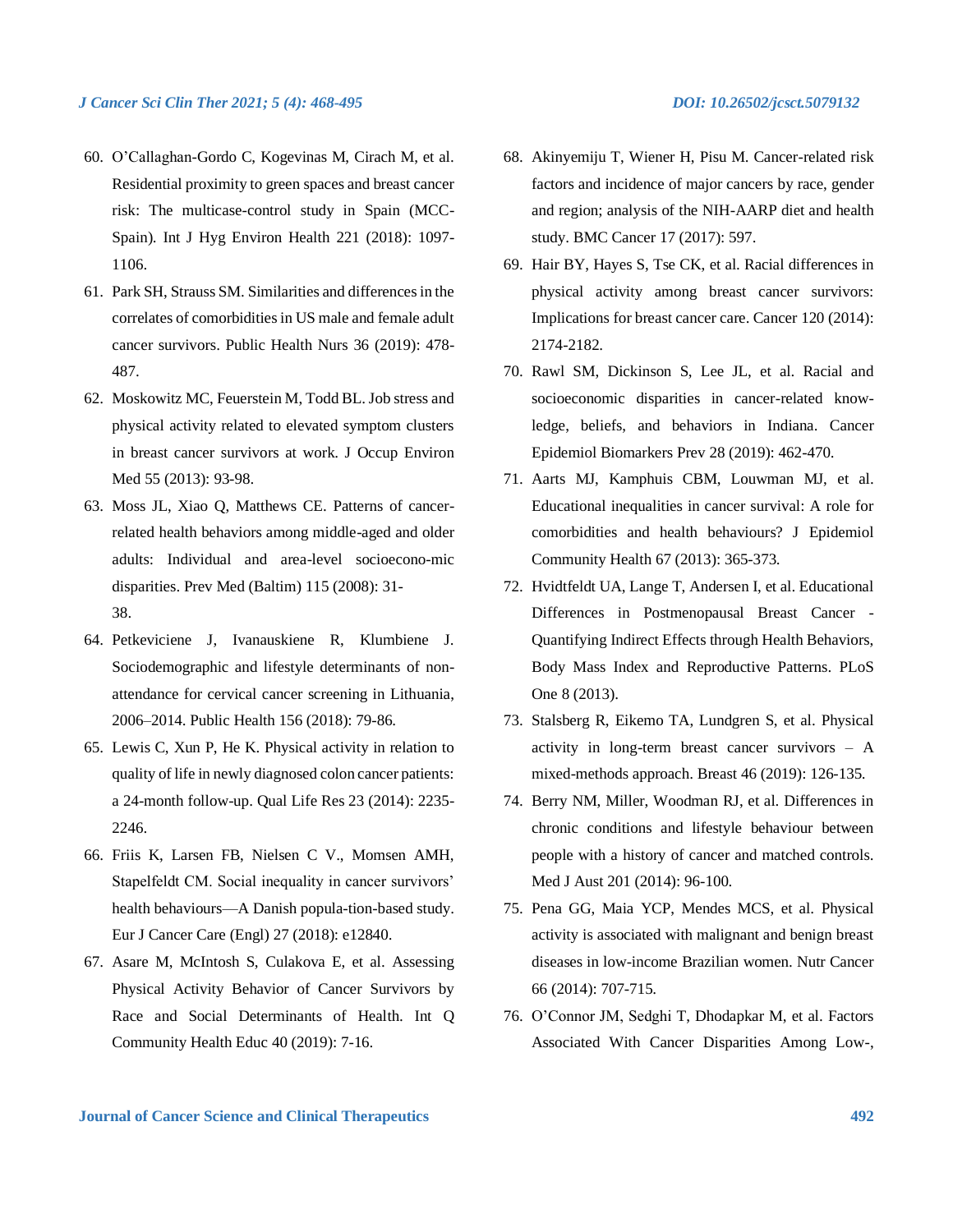Medium-, and High-Income US Counties. JAMA Netw open 1 (2018): e183146.

- 77. Meraviglia MG, Stuifbergen A. Health-promoting behaviors of low-income cancer survivors. Clin Nurse Spec 25 (2011): 118-124.
- 78. Amuta AO, Mkuu RS, Jacobs W, et al. Influence of Cancer Worry on Four Cancer Related Health Protective Behaviors among a Nationally Representative Sample: Implications for Health Promotion Efforts. J Cancer Educ 33 (2018): 1002- 1010.
- 79. Anderson RT, Peres LC, Camacho F, et al. Individual, social, and societal correlates of health-related quality of life among African American survivors of ovarian cancer: Results from the African American cancer epidemiology study. J Women's Heal 28 (2019): 284- 293.
- 80. Smith SA, Ansa BE, Yoo W, et al. Determinants of adherence to physical activity guidelines among overweight and obese African American breast cancer survivors: Implications for an intervention approach. Ethn Heal 23 (2018): 194-206.
- 81. Shah IA, Bhat GA, Rafiq R, et al. Strenuous occupational physical activity: Potential association with esophageal squamous cell carcinoma risk. Proc Singapore Healthc 28 (2019): 232-242.
- 82. Weaver KE, Palmer N, Lu L, et al. Rural-urban differences in health behaviors and implications for health status among US cancer survivors. Cancer Causes Control 24 (2013): 1481-1490.
- 83. Goodwin BC, Rowe AK, Crawford-williams F, et al. Geographical disparities in screening and cancerrelated health behaviour. Int J Environ Res Public Health 17 (2020).
- 84. Astell-Burt T, Feng X, Kolt GS. Neighbourhood green space and the odds of having skin cancer: Multilevel evidence of survey data from 267 072 Australians. J Epidemiol Community Health 68 (2014): 370-374.
- 85. Noonan D, Dardas L, Bice-Wigington T, et al. Understanding Multiple Behavioral Risk Factors for Cancer in Rural Women. Public Health Nurs 33 (2016): 519-528.
- 86. Ahmed AE, Almuzaini AS, Alsadhan MA, et al. Health-Related Predictors of Quality of Life in Cancer Patients in Saudi Arabia. J Cancer Educ 33 (2018): 1011-1019.
- 87. Alazzeh AY, Azzeh FS. Active lifestyle patterns reduce the risk of colorectal cancer in the Mecca region, Saudi Arabia: A case-control study. Eur J Cancer Prev 27 (2018): 438-442.
- 88. Dianatinasab M, Mohammadianpanah M, Daneshi N, et al. Socioeconomic Factors, Health Behavior, and Late-Stage Diagnosis of Breast Cancer: Considering the Impact of Delay in Diagnosis. Clin Breast Cancer 18 (2018): 239-245.
- 89. Doubeni CA, Major JM, Laiyemo AO, et al. Contribution of behavioral risk factors and obesity to socioeconomic differences in colorectal cancer incidence. J Natl Cancer Inst 104 (2012): 1353-1362.
- 90. Howard R, Scheiner A, Kanetsky PA, et al. Sociodemographic and lifestyle factors associated with the neutrophil-to-lymphocyte ratio. Ann Epidemiol 38 (2019): 11-21.e6.
- 91. Peiró-Pérez R, Salas D, Vallés G, et al. Walking, biking or sport: How Spanish women attending breast cancer screening meet physical activity recommendations? Eur J Public Health 25 (2015): 857-863.
- 92. Hatchett A, Hallam JS, Ford MA. Evaluation of a social cognitive theory-based email intervention designed to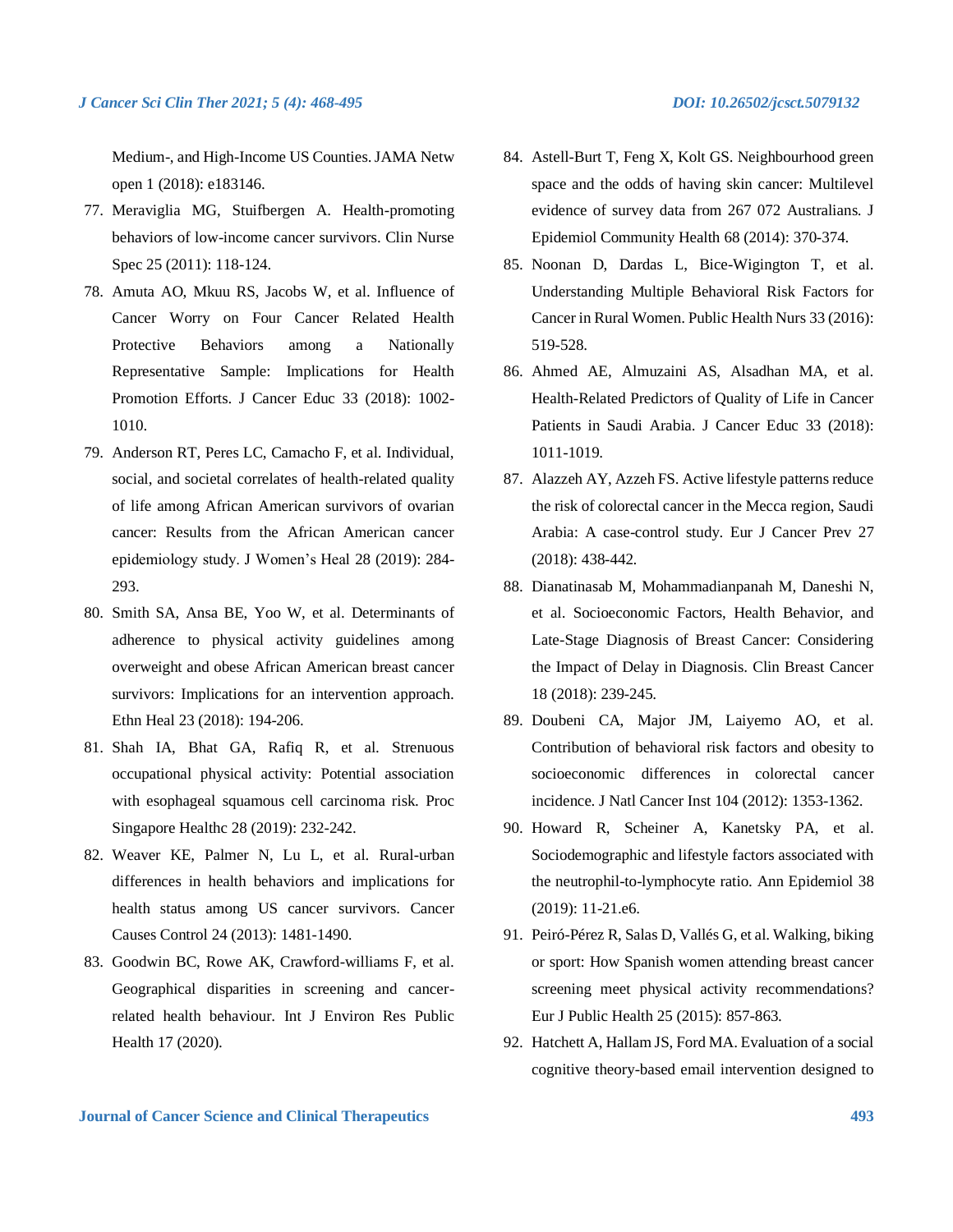influence the physical activity of survivors of breast cancer. Psychooncology 22 (2013): 829-836.

- 93. O'Neill RF, Haseen F, Murray LJ, et al. A randomised controlled trial to evaluate the efficacy of a 6-month dietary and physical activity intervention for patients receiving androgen deprivation therapy for prostate cancer. J Cancer Surviv 9 (2015): 431-440.
- 94. Courneya KS, Karvinen KH, McNeely ML, et al. Predictors of adherence to supervised and unsupervised exercise in the alberta physical activity and breast cancer prevention trial. J Phys Act Heal 9 (2012): 857- 866.
- 95. Schootman M, Deshpande AD, Pruitt S, et al. Estimated Effects of Potential Interventions to Prevent Decreases in Self-Rated Health Among Breast Cancer Survivors. Ann Epidemiol 22 (2012): 79-86.
- 96. Brunet J, Howell D, Au D, et al. Predictors of cancer survivors' response to a community-based exercise program. Psychol Sport Exerc 47 (2020): 101529.
- 97. Briançon S, Legrand K, Muller L, et al. Effectiveness of a socially adapted intervention in reducing social inequalities in adolescence weight. The PRALIMAP-INÈS school-based mixed trial. Int J Obes 44 (2020): 895-907.
- 98. Advani PS, Reitzel LR, Nguyen NT, et al. Financial strain and cancer risk behaviors among African Americans. Cancer Epidemiol Biomarkers Prev 23 (2014): 967-975.
- 99. AlSaeed EF, Tunio MA. Diet, Physical Activity, Marital Status and Risk of Cancer: A Case Control Study of Adults from Riyadh, Saudi Arabia. Gulf J Oncolog 1 (2017): 6-10.
- 100.Andersen SW, Blot WJ, Shu XO, et al. Adherence to cancer prevention guidelines and cancer risk in low-

income and african American populations. Cancer Epidemiol Biomarkers Prev 25 (2016): 846-853.

- 101.Azevêdo IG, Carneiro ICLM, Tomiya MTO, et al. Gastric cancer and associated factors in hospitalized patients. Nutr Hosp 32 (2015): 283-290.
- 102.Bifulco G, De Rosa N, Tornesello ML, et al. Quality of life, lifestyle behavior and employment experience: A comparison between young and midlife survivors of gynecology early stage cancers. Gynecol Oncol 124 (2012): 444-451.
- 103.Chatterjee S, Chattopadhyay A, Levine PH. Betweenward disparities in colorectal cancer incidence and screening in Washington DC. J Epidemiol Glob Health 5 (2015): S1-S9.
- 104.Chouhdari A, Yavari P, Pourhoseingholi MA, et al. The relationship between lifestyle and compliance with colonoscopy in first-degree relatives of patients with colorectal cancer. Int J Cancer Manag 12 (2019).
- 105.Ekenga CC, Parks CG, Sandler DP. A prospective study of occupational physical activity and breast cancer risk. Cancer Causes Control 26 (2015): 1779- 1789.
- 106.Gunes-Bayir A, Kiziltan HS, Sentürk N, et al. A Pilot Study of Self-Reported Physical Activity and Eating Habits in Turkish Cancer Patients under Chemotherapy. Nutr Cancer 67 (2015): 906-911.
- 107.Hang J, Cai B, Xue P, et al. The Joint effects of lifestyle factors and comorbidities on the risk of colorectal cancer: A large Chinese retrospective case-control study. PLoS One 10 (2015).
- 108.Hastert TA, Ruterbusch JJ, Beresford SAA, et al. Contribution of health behaviors to the association between area-level socioeconomic status and cancer mortality. Soc Sci Med 148 (2016): 52-58.